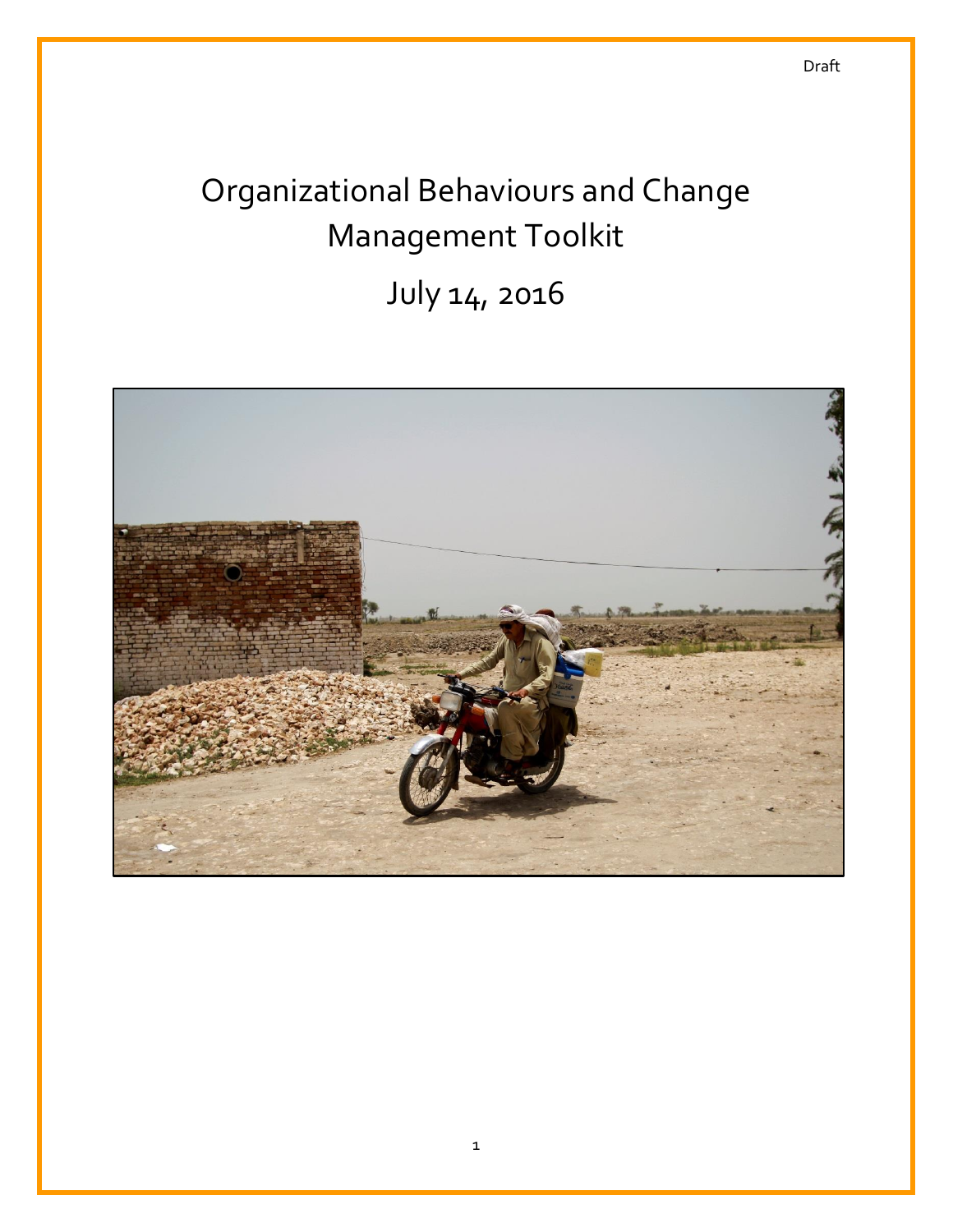# **Table of Contents**

| 1.1   |  |
|-------|--|
| 1.2   |  |
| 1.2.1 |  |
| 1.2.2 |  |
| 1.2.3 |  |
| 1.2.4 |  |
| 1.3   |  |
| 1.4   |  |
|       |  |
| 2.1   |  |
| 2.2   |  |
| 2.2.1 |  |
| 2.2.2 |  |
| 2.2.3 |  |
| 2.3   |  |
| 2.4   |  |
|       |  |
| 3.1   |  |
|       |  |
| 3.2.1 |  |
| 3.2.2 |  |
| 3.2.3 |  |
| 3.2.4 |  |
| 3.3   |  |
| 3.4   |  |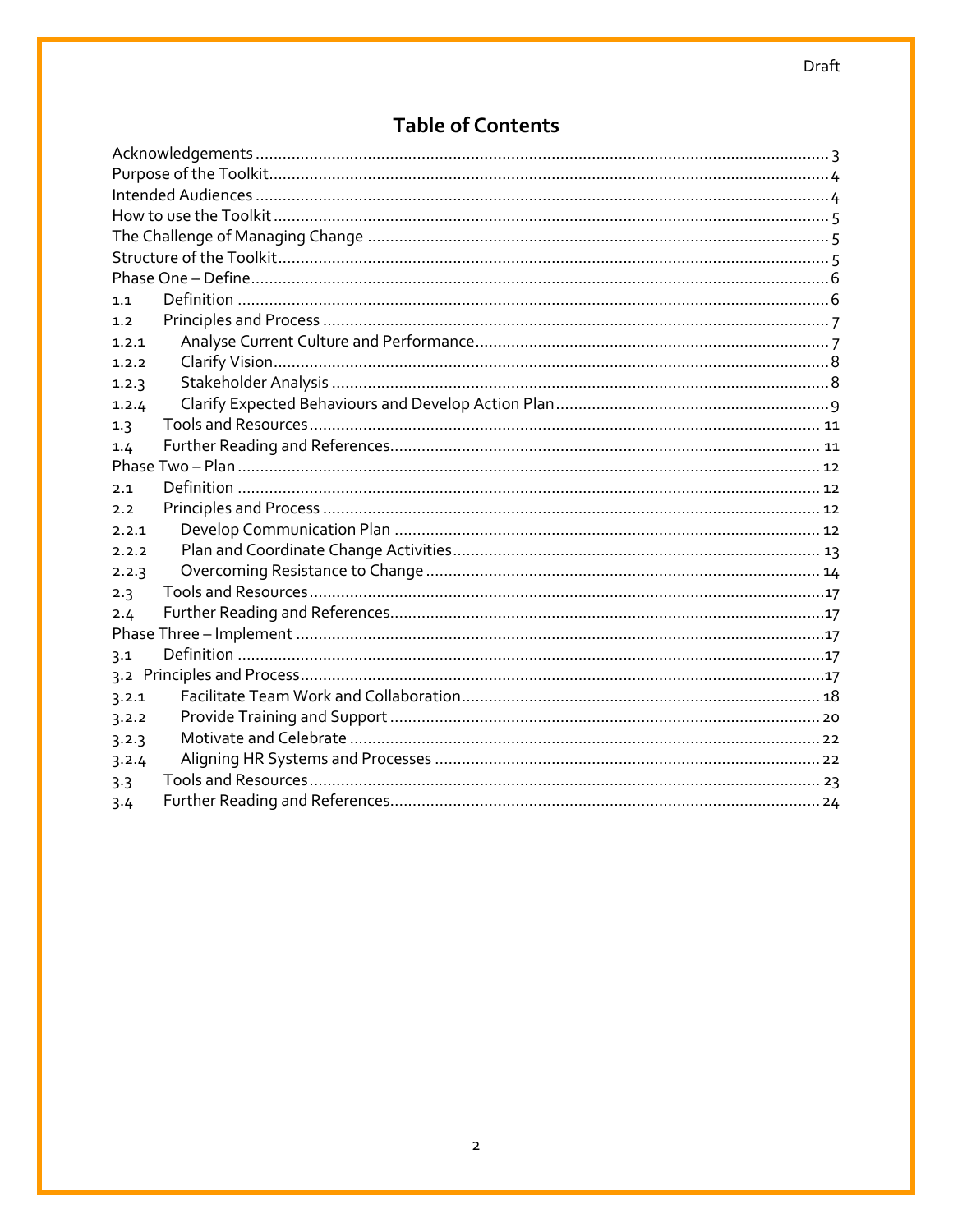# **Acknowledgements**

<span id="page-2-0"></span>This activity was commissioned by the People and Practices Priority (P&P) Working Group led by UNICEF under the GAVI Alliance supply chain strategy. The strategy promotes five fundamental building blocks for strengthening immunization supply chains; SC leadership/HR, data for management, better cold chain, system design and continuous improvement plans. The P&P Workstream is driving the activities related to SC leadership and HR with the ultimate goal of countries have strong immunization supply chain leaders with adequate numbers of skilled, competent, accountable, motivated and empowered personnel at all levels of the health system to overcome existing and emerging immunization supply challenges.

Acknowledgments and sincere thanks go out to all the members of the P&P working group who contributed to the development of this toolkit including Wendy Prosser, VillageReach; Andrew Brown, Executive Manager for PtD; Musonda Kasonde, Capacity Development Manager, UNICEF SD; Kevin Etter, UPS, Bastiaan Remmelzwaal, Supply Chain Consultant, Hamadou Dicko, Senior Supply Chain Specialist, Gavi Alliance. Special thanks to Jean Blackstock, HR Consultant and author for her efficiency and effectiveness in pulling this document together.

Any omissions or mistakes in the text or resource citations are fully the responsibility of the author.

For any comments or queries, please contact Musonda Kasonde, Capacity Development Manager, UNICEF Supply Division (mkasonde@unicef.org).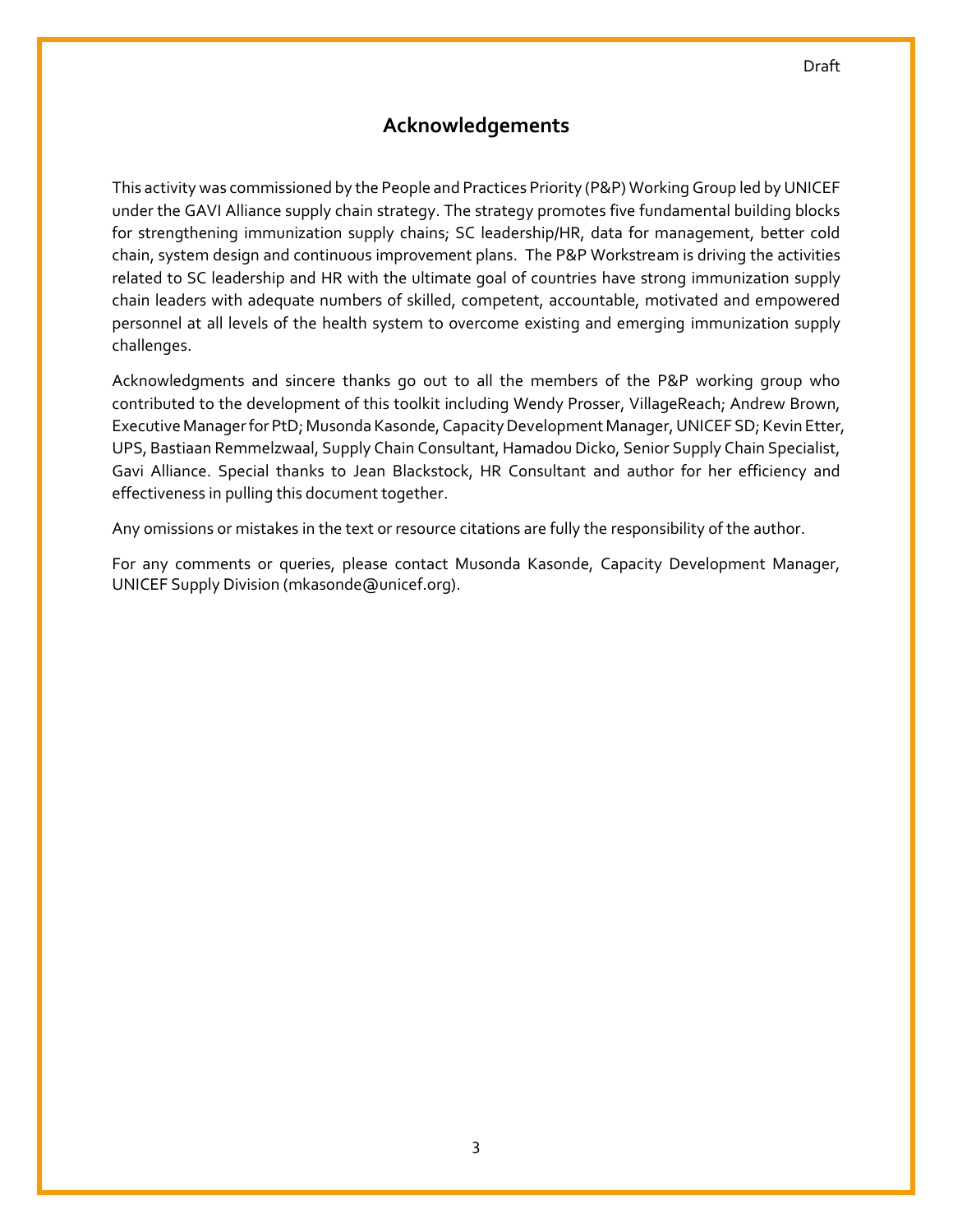# Purpose of the Toolkit

<span id="page-3-0"></span>This toolkit forms part of the Country support package for Immunization Supply Chain Managers (iSCMs) as part of the implementation of the GAVI Alliance supply chain strategy and is designed to support anyone involved in change, especially those leading and managing initiatives with a focus on changing organizational behaviours. Many of the supply change initiatives outlined in the GAVI supply chain strategy and in EVM and other improvement plans will result in the introduction of new systems, processes and technology. In order for these changes to be sustainable it will also require a corresponding change in ways of working, behaviours and ultimately the culture of the organization.

The toolkit emphasizes the "people side" of change and provides iSCMs with tools and processes to support the introduction of new values, ways of working and assisting them in managing resistance to change. It also aims to support the engagement of people in the change process and provide tools in improving individual performance and results delivery. In sharing key principles and practical tools this should assist Ministries of Health and other government agencies in making the transition from its current to a future state resulting in enhanced performance and service delivery within the supply chain.

The purpose of this toolkit is to set out the recommended approach which is simple, systematic and robust. Using this toolkit will ensure a consistent, structured approach to managing the change process.

*Change Management is an intervention for managing the softer aspects of change and improving performance within an organization. Its focus is on the management of culture by influencing attitudes, values and behaviours with an emphasis on personal and professional development and improvement, at individual, group and organizational levels. In doing so, it develops and sustains the performance capability of an organization through its people.*

#### Intended Audiences

- <span id="page-3-1"></span> National and Sub-National Immunization Supply Chain managers (iSCM's) and health service providers including clinicians, pharmacists and health workers with supply chain management responsibilities.
- National level leadership, senior supply chain management, administration and technical staff, and senior programme managers in Ministries of Health.
- Political leaders within the Ministries of Health, Finance and Planning with responsibility for development of the supply chain.
- HR functions at national level will also find the information and tools useful to help them in developing and embedding good HR practices and support systems throughout the government structure while creating an enabling environment for iSCM's.
- Country-level partners and technical assistance providers supporting supply chain strengthening or operations.
- Global donor organizations and technical agencies supporting health supply chain strengthening.

4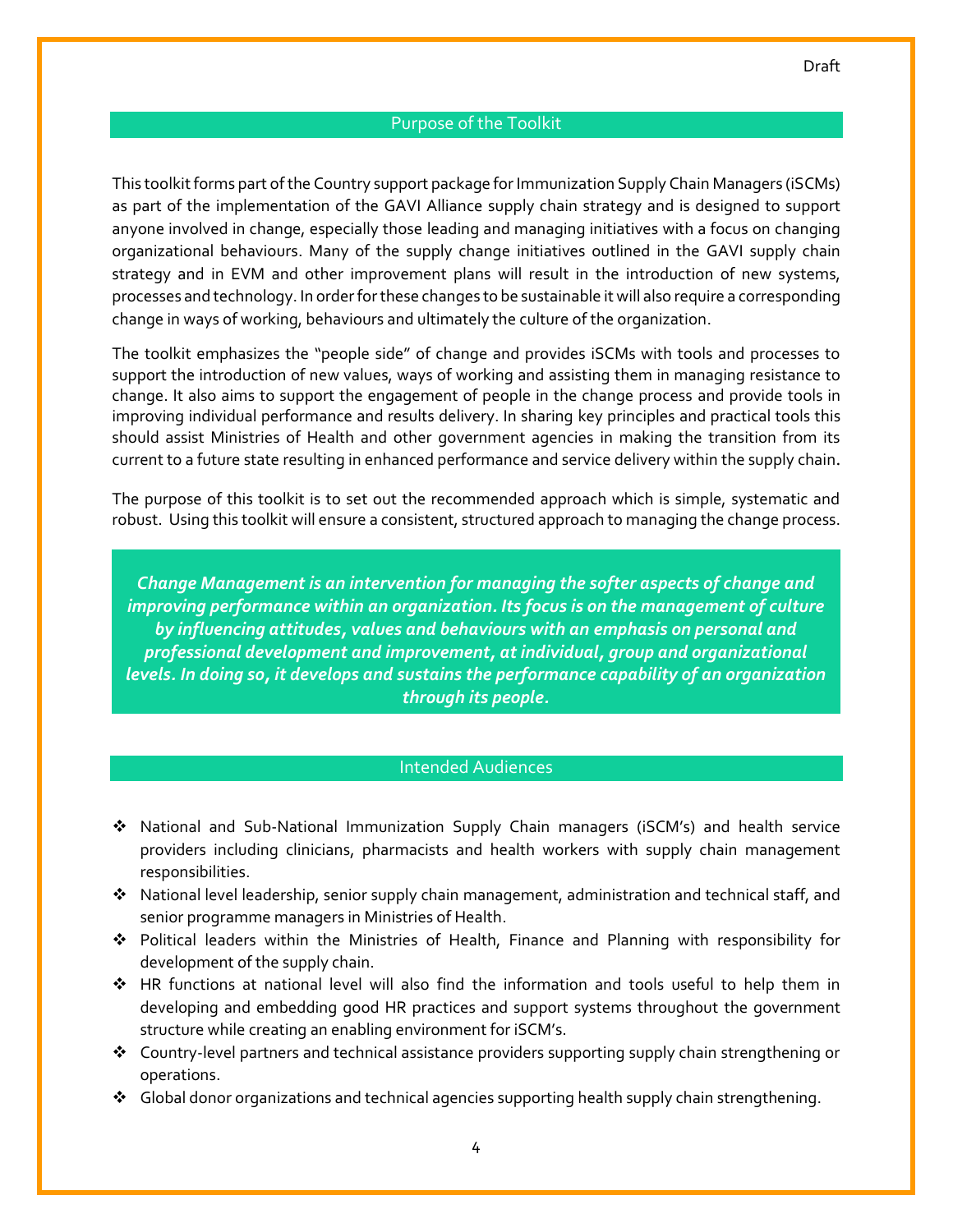- <span id="page-4-0"></span> $\cdot \cdot$  The toolkit is designed for a range of users and some of the material focuses on organizational change, whilst some is focused on cultural change. The tools are presented in a format that will enable users to work though the parts that are most relevant to them.
- $\div$  The tools are designed as a means to help users understand, lead and manage change more effectively and to help iSCMs and their teams to work through whatever change they are involved in.
- $\div$  The change process is dependent on local context and therefore specific situations cannot be captured in one model. This toolkit will provide ideas, insights, case studies and best practices; tools to help users think through different approaches and to apply key principles in their own situation.
- ◆ Most of the tools are designed to be used in collaboration with other people: they encourage discussion and consultation.

## <span id="page-4-1"></span>**The Challenge of Managing Change**

The causes of failure of change are varied, but most come from within the organization and include:

- Misunderstanding of what change is
- Lack of planning and preparation
- Change process has no clear vision
- Goals are set, but too far in the future
- The quick fix option
- Poor communication
- The legacy of previous change
- "…the way we do things around here"
- Fear of failure
- Employee resistance
- Ill-prepared employees

Change is a challenging process and there are no simple solutions however this toolkit outlines the key principles to ensure successful change management and is designed to help mitigate against these causes of failure.

#### <span id="page-4-2"></span>**Structure of the Toolkit**

The framework is made up of 3 phases and represent the key components required for successful behavioural change and system improvements.

The toolkit describes the 3 phases in the model and the responding activities as illustrated below.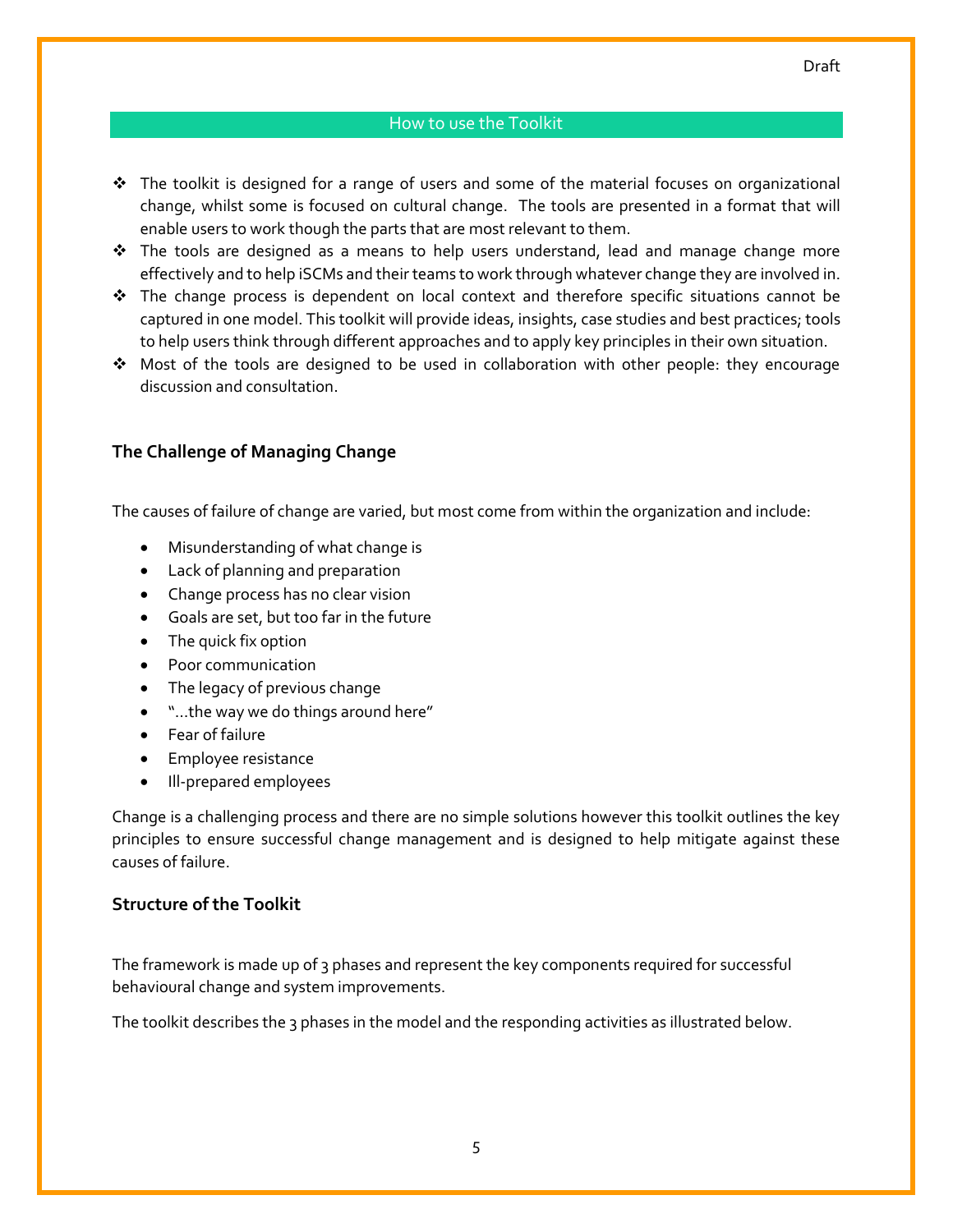

For each phase you will be provided with:

- Definition of the terms
- Principles and process guidance on how to conduct the activities and recommended practices
- Tools and resources to assist case studies, scenarios, workshop guides
- <span id="page-5-0"></span>Further reading and references

# Phase One – Define

# <span id="page-5-1"></span>**1.1 Definition**

The 'define' phase is about developing your understanding of the gap between the way you operate today and the current culture and the way in which you want the team to operate in future to deliver your goals. This allows you to define the scope and articulate the need for change. At this stage you should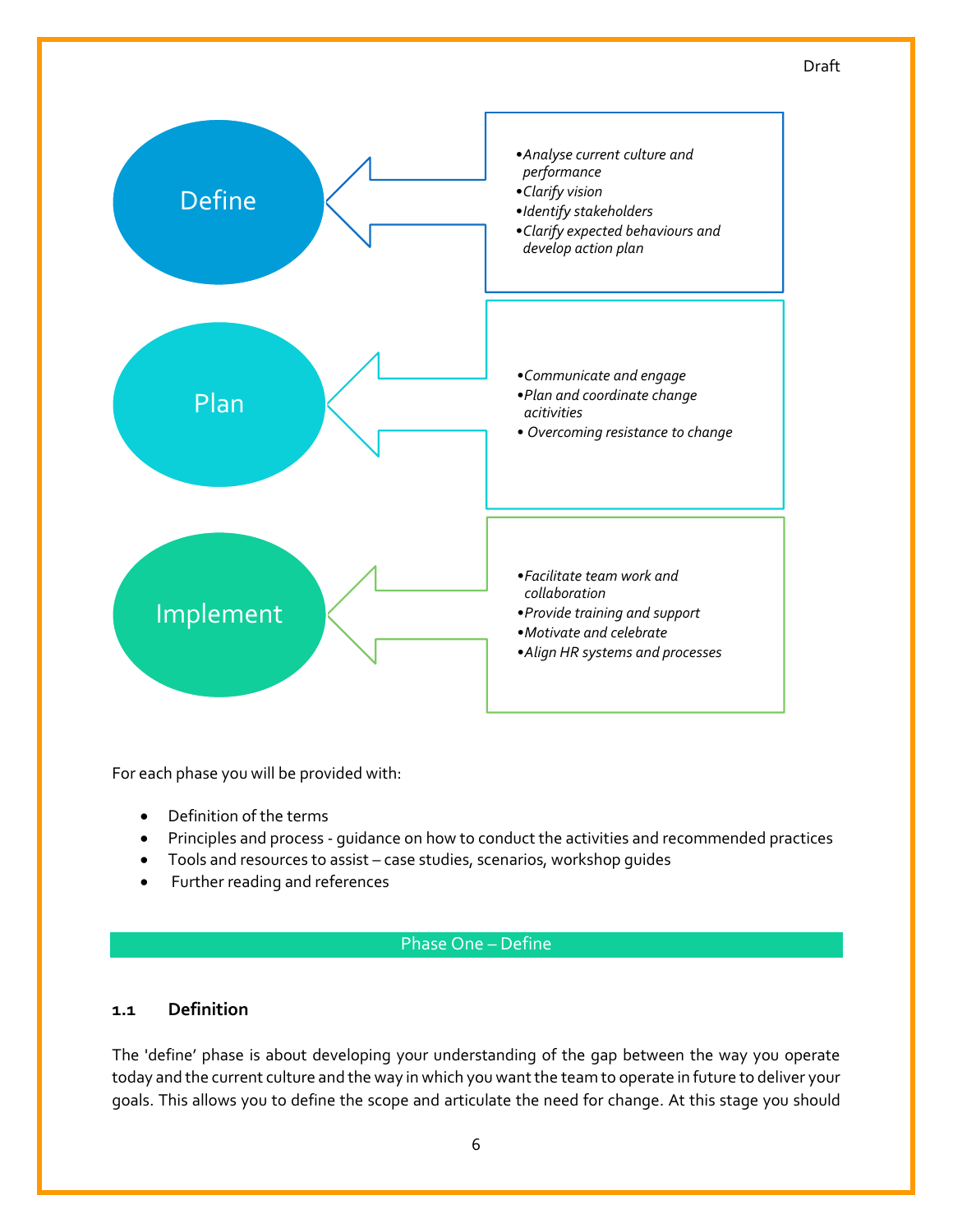also identify those people who are key to the success of the change and develop a plan for getting the support you need.

#### <span id="page-6-0"></span>**1.2 Principles and Process**



Work at this stage involves:

- 1. Describing the current operating culture and how the team operates today.
- 2. Identifying the areas of organizational culture that most affect the performance of the supply chain and assess the impact of the change.
- 3. Developing an action plan for improvement and describe the new culture, ways of working and behaviours within the team
- 4. Ensuring that leaders and key stakeholders clearly understand the likely impact and investment that will be required to make change happen.

## <span id="page-6-1"></span>**1.2.1 Analyse Current Culture and Performance**

The operating culture has an effect on individuals, group and the wider organization and as a result culture can be associated with satisfaction, motivation and stress at the individual level; teamwork and coordination at group level; and service quality at organizational level. As a manager it is important that you understand the impact before taking any action.

The first step in changing the culture involves defining your critical performance priorities and collecting data on your organization's current and ideal culture. This will highlight the strengths and weaknesses that are impeding the team from achieving the performance priorities.

The organizational culture assessment instrument is a useful tool for doing this and can be found in the following link. [http://my.ilstu.edu/~llipper/com435/survey\\_ocai\\_culture.pdf](http://my.ilstu.edu/~llipper/com435/survey_ocai_culture.pdf)

The purpose of the instrument is to assess six key dimensions of organizational culture. In completing the instrument, you will be providing a picture of how your organization operates and the values that characterize it.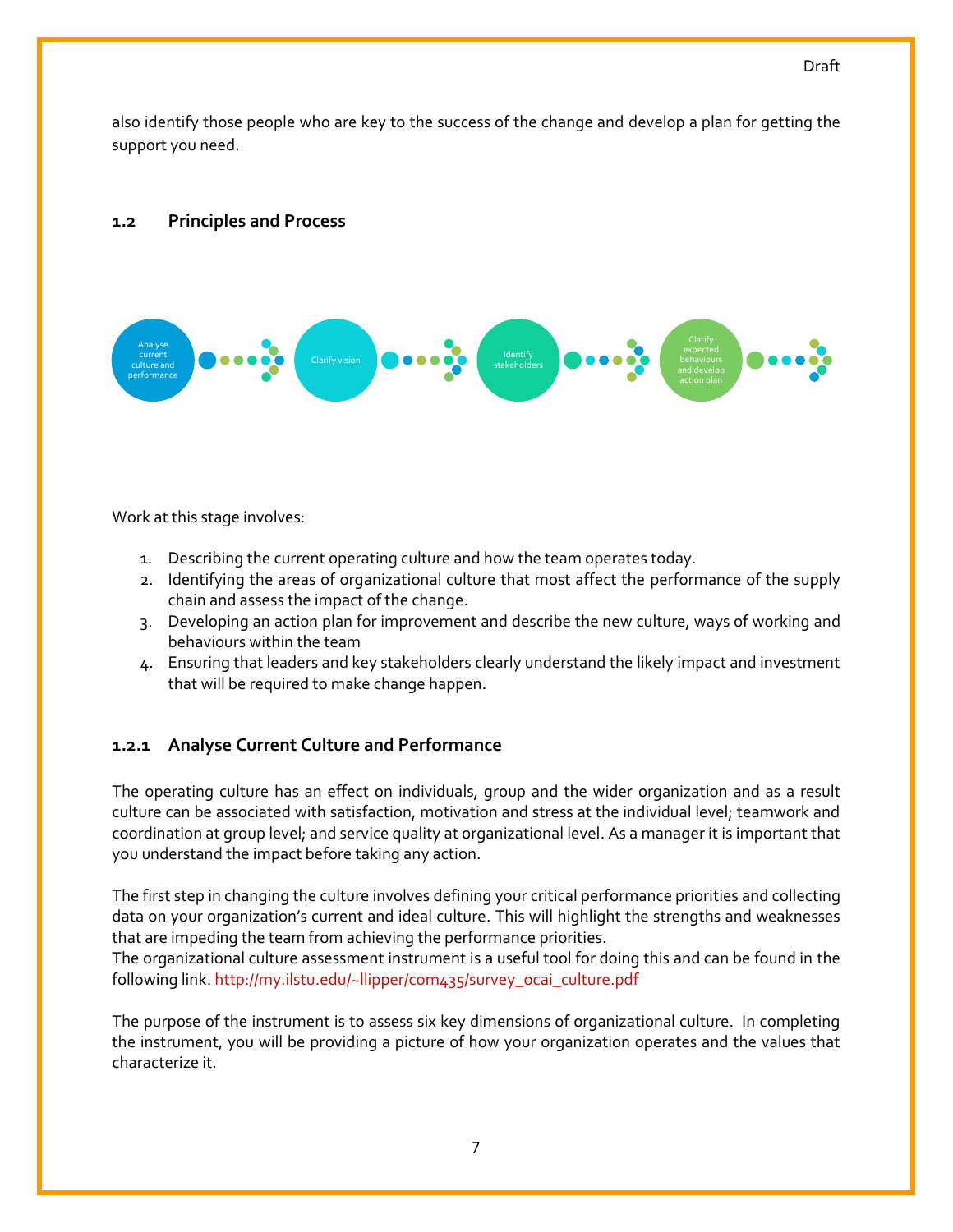# <span id="page-7-0"></span>**1.2.2 Clarify Vision**

The following questions can be used to clarify your vision and assist you in articulating the need for the planned changes:



Having assessed your team or work unit the support of your immediate manager or sponsor is critical to any system or behavioural change that you envision. You should ensure there is active sponsorship for the change at the senior management level within your organization, and engage this sponsorship for a successful outcome. A sponsor builds commitment across the organization, champions the change, mitigates change resistance and builds organizational alliances.

# <span id="page-7-1"></span>**1.2.3 Stakeholder Analysis**

Stakeholders are individuals or groups who may affect, be affected by the process of change or have an interest in the change process. Often their needs are perceived to be very different and for this reason it is usually a good idea to identify key groups and individuals and try to understand how they view the potential changes.

Why stakeholder analysis is important?

- The support of key individuals/groups is critical to the success of implementing change
- Stakeholders have different agendas and interests, therefore it must be understood and actively managed
- Perceptions of the stakeholders will differ and change over time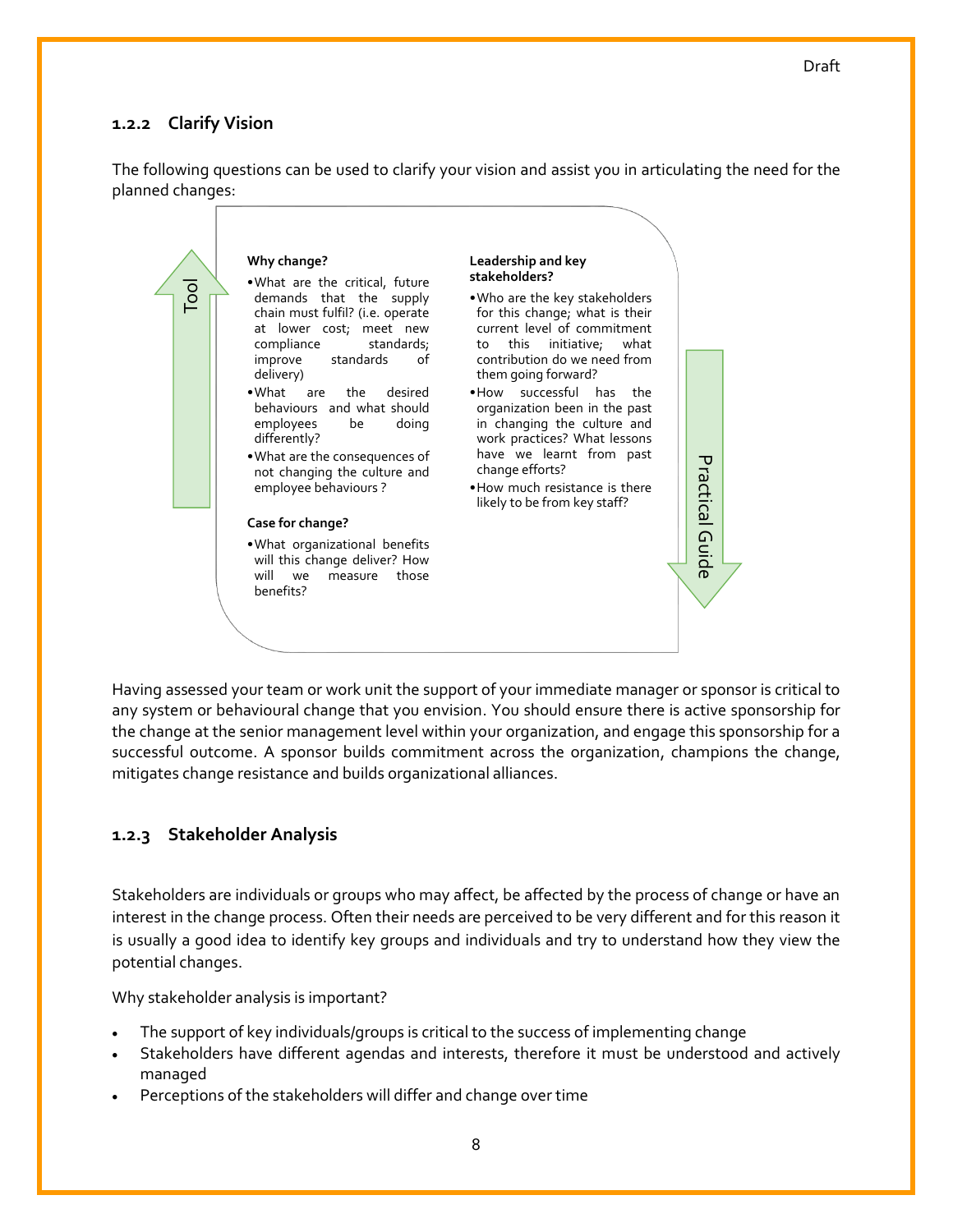Understanding the stakeholders will enable an effective communication/action plan to be developed.

The following schematic shows the key steps in conducting a stakeholder analysis.

Source: Mindtools.com



The following links [https://www.mindtools.com/pages/article/newPPM\\_07.htm](https://www.mindtools.com/pages/article/newPPM_07.htm) contains guidance on how to identify your stakeholders and develop appropriate strategies to manage them.

# <span id="page-8-0"></span>**1.2.4 Clarify Expected Behaviours and Develop Action Plan**

In this activity you will identify working practices and behaviours that need improvement and make proposals for change by developing action plans. The Cultural Change Action Plan should articulate your vision and the activities to embed behavioural changes.

The plan should also identify the factors to be monitored to determine the success of the targeted cultural gaps and outcomes.

#### **CASE STUDY – Cultural Change Action Plan: International NGO**

**The organization identified the areas of organizational culture that would most affect the impact of their work as Delivery/Accountability and Team Work.**

**To engage people more widely the focus of the culture change was "delivery", with team work as the route to enhance delivery. They outlined the steps to be taken to establish clarity on what was meant by "delivery", and suggested a route to support a change of organizational culture to enable delivery. The work focused primarily on employees in the humanitarian division. In order to establish the key changes required, a cultural assessment was undertaken and thereafter key stakeholders were interviewed and asked:**

**What does effective delivery look like? What helps us to deliver and what are the barriers to delivery? Where are there examples of effective delivery? What can we do to enable more effective delivery?**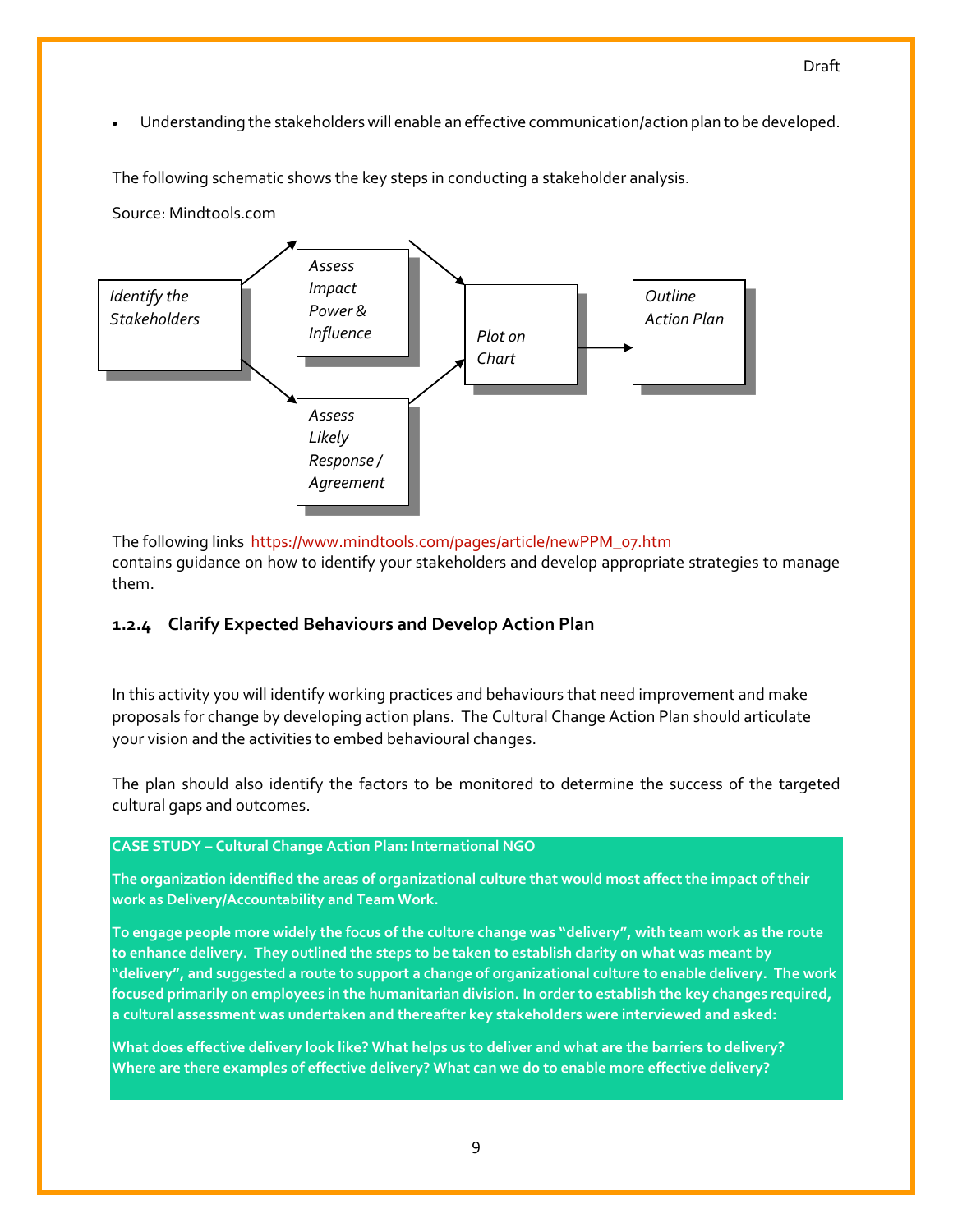Draft

**The data from the analysis suggested that there were pockets of effective delivery across the humanitarian division and clear instances of ineffective delivery. All of those consulted agreed that there was room for improvement. Frustration was expressed around planning, clear prioritisation, ineffective behaviours and tolerance for inadequate delivery. Most people recognised that they had a role to play in improving and enabling delivery, however there was little certainty about what that role might be and how much of the responsibility lay with them as individuals. The barriers to delivery included: lack of team work and collaboration, low levels of trust / confidence, poor performance management processes, unwillingness to deal with non-delivery, retaining people who don't deliver, poor planning and lack of support from the HR function.**

**proposed plan for the next 12 months.**

**The 2 areas that were highlighted as potentially having the greatest effect on creating a delivery focused culture were team working and performance management. Thereafter the following overall principles were advocated to move this work forward: 1. Changes are woven into and support existing processes, systems and behaviours. E.g. performance management, training and development, new improvement initiatives. 2. Change is articulated in positive language i.e. creating something even better rather than fixing something that is broken. 3. Link effective delivery with team success.**

**The organization then defined specific actions to guide how team work and performance management would be enhanced as follows:**

**1. Team Working**

**Objectives**

#### **Explore enablers of effective cross team working**

#### **Actions**

**Ongoing meetings and workshops with key staff to establish What supports team working What are the barriers What behaviours are required to enable effective cross team working What structures and processes enable cross team working What can we do differently next time**

**2. Performance Management**

#### **Objectives**

#### **Improve performance management processes**

#### **Actions**

**Support from HR and senior management on managing underperformers Implementing a performance review process Undertaking supported supervision Communications on what is expected from staff in terms of delivery are consistent and clear**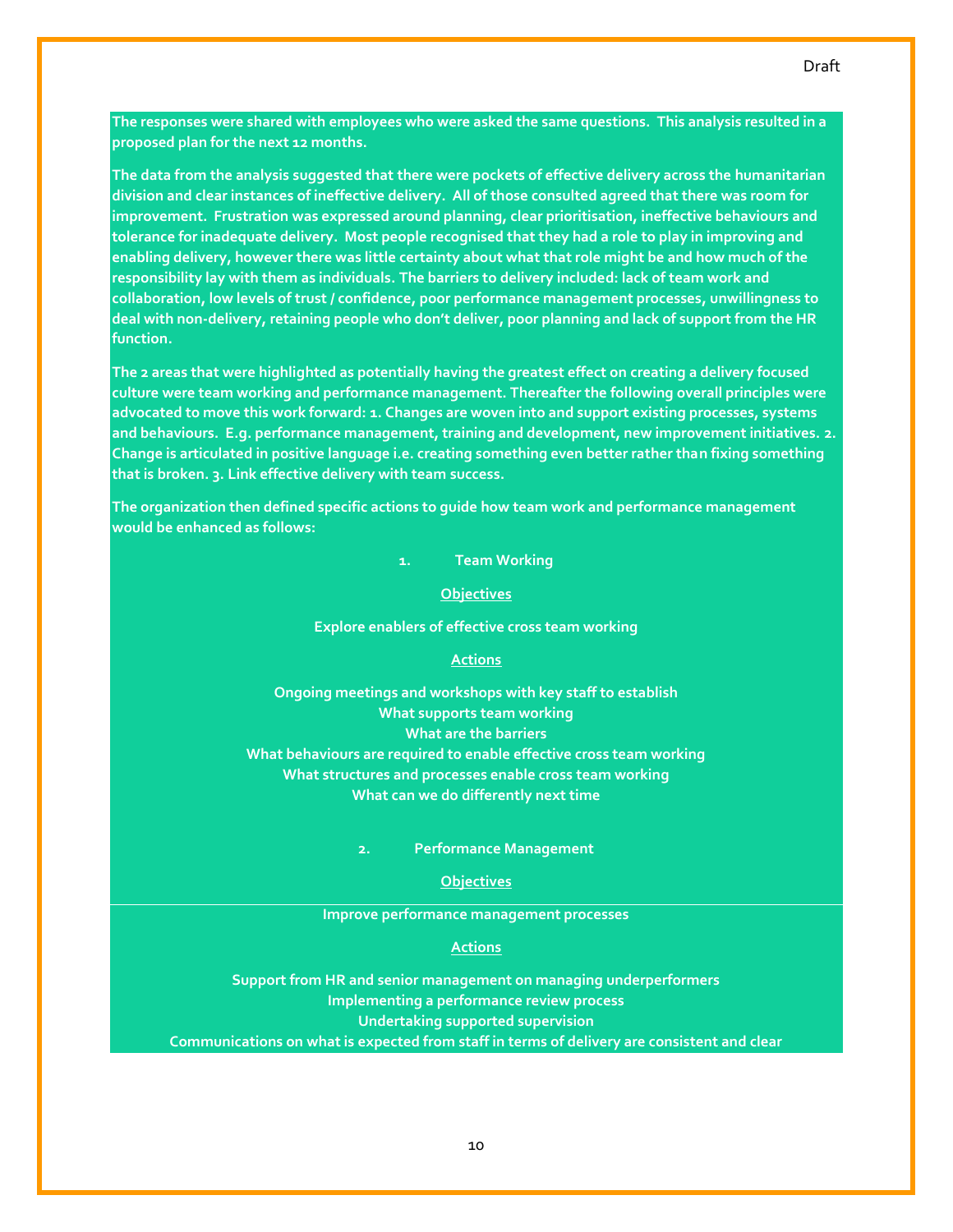As you get more specific about the changes required you will need to get the input of those likely to be affected by the changes as well as key stakeholders such as senior management and the HR function. Getting people involved in the change process during the planning phase will enable you to identify unanticipated obstacles, provide you with more ideas and raise the level of commitment amongst your employees. The following tool outlines a range questions to stimulate discussion and inputs during an initial workshop for employees.



## <span id="page-10-0"></span>**1.3 Tools and Resources**

- A. Organizational Culture Assessment Instrument a tool to assess six key dimensions of organizational culture
- B. [Stakeholder Analysis](http://intranet.oxfam.org.uk/support/hr/learning/od-framework/structure/organizational-design-toolkit/stage1.doc/tool.stage.1/stakeholder_analysis.pdf) a tool to recognise key stakeholders and development of a management strategy

# <span id="page-10-1"></span>**1.4 Further Reading and References**

OCAI. *Organizational Culture Assessment*. [http://my.ilstu.edu/~llipper/com435/survey\\_ocai\\_culture.pdf](http://my.ilstu.edu/~llipper/com435/survey_ocai_culture.pdf)

MIND TOOLS. *Stakeholder Analysis*. [https://www.mindtools.com/pages/article/newPPM\\_07.htm](https://www.mindtools.com/pages/article/newPPM_07.htm)

McKinsey Quarterly. (2009). *The Irrational Side of Change Management* [http://www.mckinsey.com/insights/organization/the\\_irrational\\_side\\_of\\_change\\_management](http://www.mckinsey.com/insights/organization/the_irrational_side_of_change_management)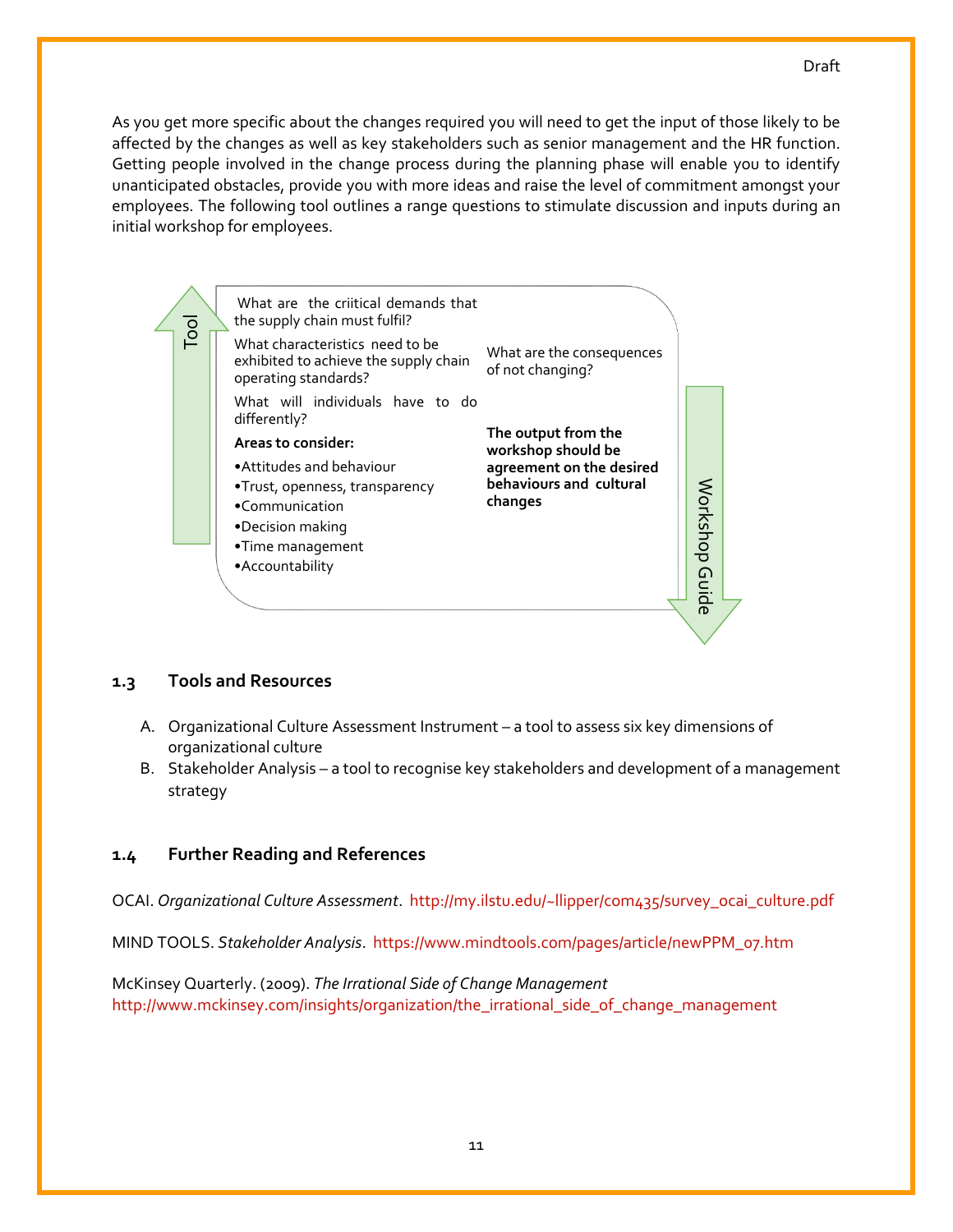#### Phase Two – Plan

#### <span id="page-11-1"></span><span id="page-11-0"></span>**2.1 Definition**

The 'plan' phase is where you develop systems to ensure that the change process is successful. This includes communication plans, a review mechanism such that you can track the impact of the improvement initiatives and cultural shifts on your team's performance. In addition, the focus will be in managing resistance to change and keeping the team on track.

#### <span id="page-11-2"></span>**2.2 Principles and Process**



#### <span id="page-11-3"></span>**2.2.1 Develop Communication Plan**

An honest, transparent and informed approach to communication is an essential component of your change process and will lead to faster and more effective implementation. Recognising individual contributions, delegation and teamwork are some of the main characteristics of good communication and will build trust, motivate your employees and establish confidence. Employees need to feel part of the process and regularly scheduled sessions with two-way communication will emphasize expected behaviours and results.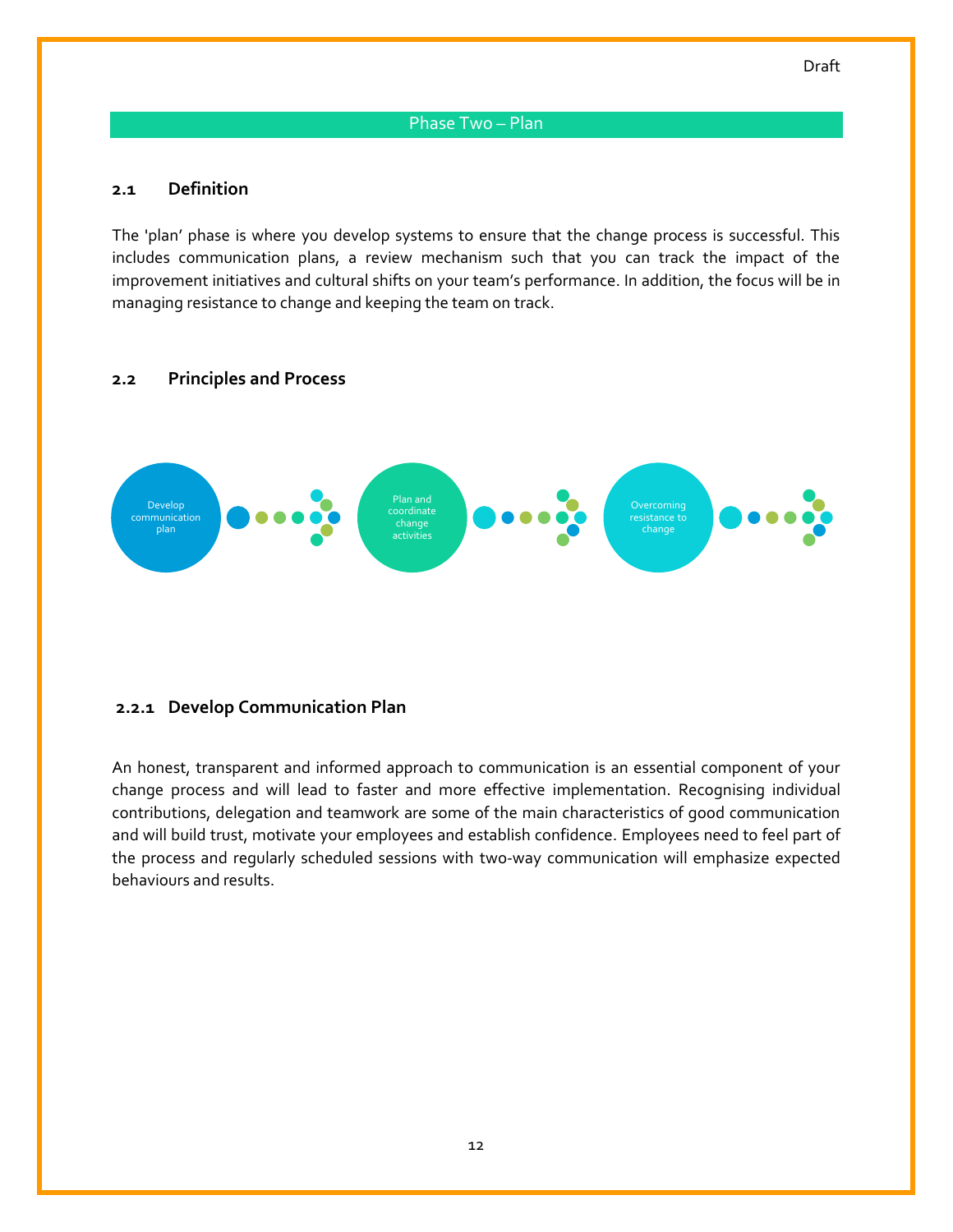#### Draft

#### **Key elements of your communication plan**



The guides below provide further information and can be accessed via the following links.

#### Internal Communication and Change

[https://onedrive.live.com/redir?page=view&resid=5E8E29EC753C46DA!3368&authkey=!APdzpnPFzDn](https://onedrive.live.com/redir?page=view&resid=5E8E29EC753C46DA!3368&authkey=!APdzpnPFzDnQzHk) [QzHk](https://onedrive.live.com/redir?page=view&resid=5E8E29EC753C46DA!3368&authkey=!APdzpnPFzDnQzHk)

#### How to Facilitate a Team Briefing

[https://onedrive.live.com/redir?page=view&resid=5E8E29EC753C46DA!3366&authkey=!AINh7jBFodlIH](https://onedrive.live.com/redir?page=view&resid=5E8E29EC753C46DA!3366&authkey=!AINh7jBFodlIHAo) [Ao](https://onedrive.live.com/redir?page=view&resid=5E8E29EC753C46DA!3366&authkey=!AINh7jBFodlIHAo)

## <span id="page-12-0"></span>**2.2.2 Plan and Coordinate Change Activities**

How you coordinate and implement your change activities is critical to successful implementation. In planning your activities, you should take account of:

- The broad implementation approach (e.g. speed, involving and collaborative vs. directive)
- Who will support you in driving implementation HR function, your line manager, sponsor etc.) and actively solicit their support
- The key milestones and deliverables
- How progress will be tracked
- How momentum will be maintained
- Implementation risks

You should also consider how the change process will be monitored and measured to ensure that the proposed changes both behavioural and other improvement initiatives are maintained after implementation activity. You should ensure that outcomes are evaluated against original performance priorities and measures and that areas for improvement are identified.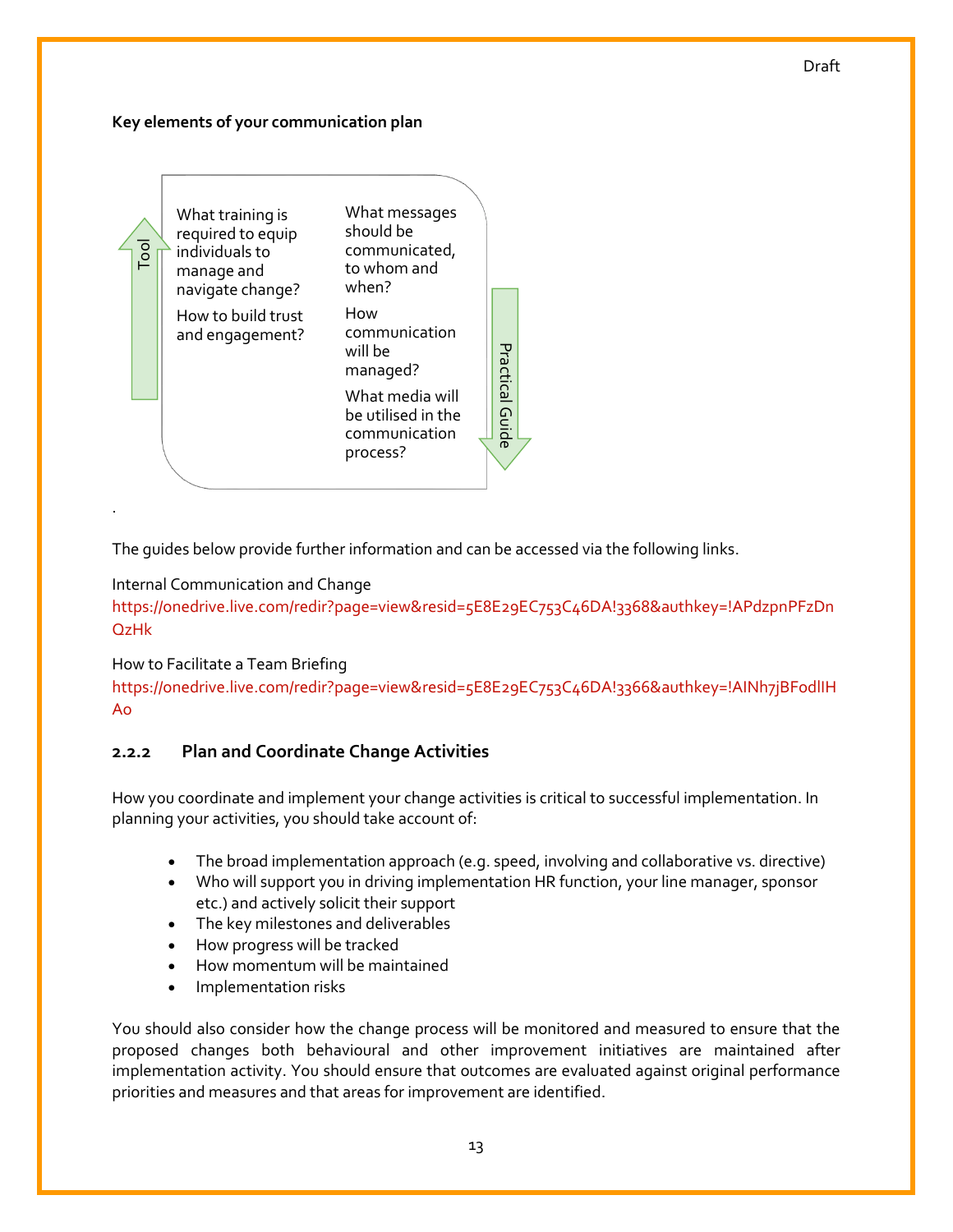Identify success measures which are linked to supply chain performance targets and the improvements outlined in your action plan. During the change process these measures will help to build commitment and provide information on progress. Once your change activity has started you should ask yourself the following questions as a means of determining the success of your activities:



## <span id="page-13-0"></span>**2.2.3 Overcoming Resistance to Change**

Any change will inevitably provoke resistance and the challenge of change management is to objectively recognise and manage each type of resistance without settling for compromises. The key actions in managing resistance to change is communication and involvement. This helps to build trust and commitment and changes employee mind-set from "them" to "we". Providing resistors with opportunities to express themselves directly will quickly expose their concerns and provide you with an opportunity to answer them. Discussing the problems and exploring possible solutions will draw out those who feel uncomfortable about the change. If consulted, staff are more likely to feel part of the change process and think creatively about finding solutions.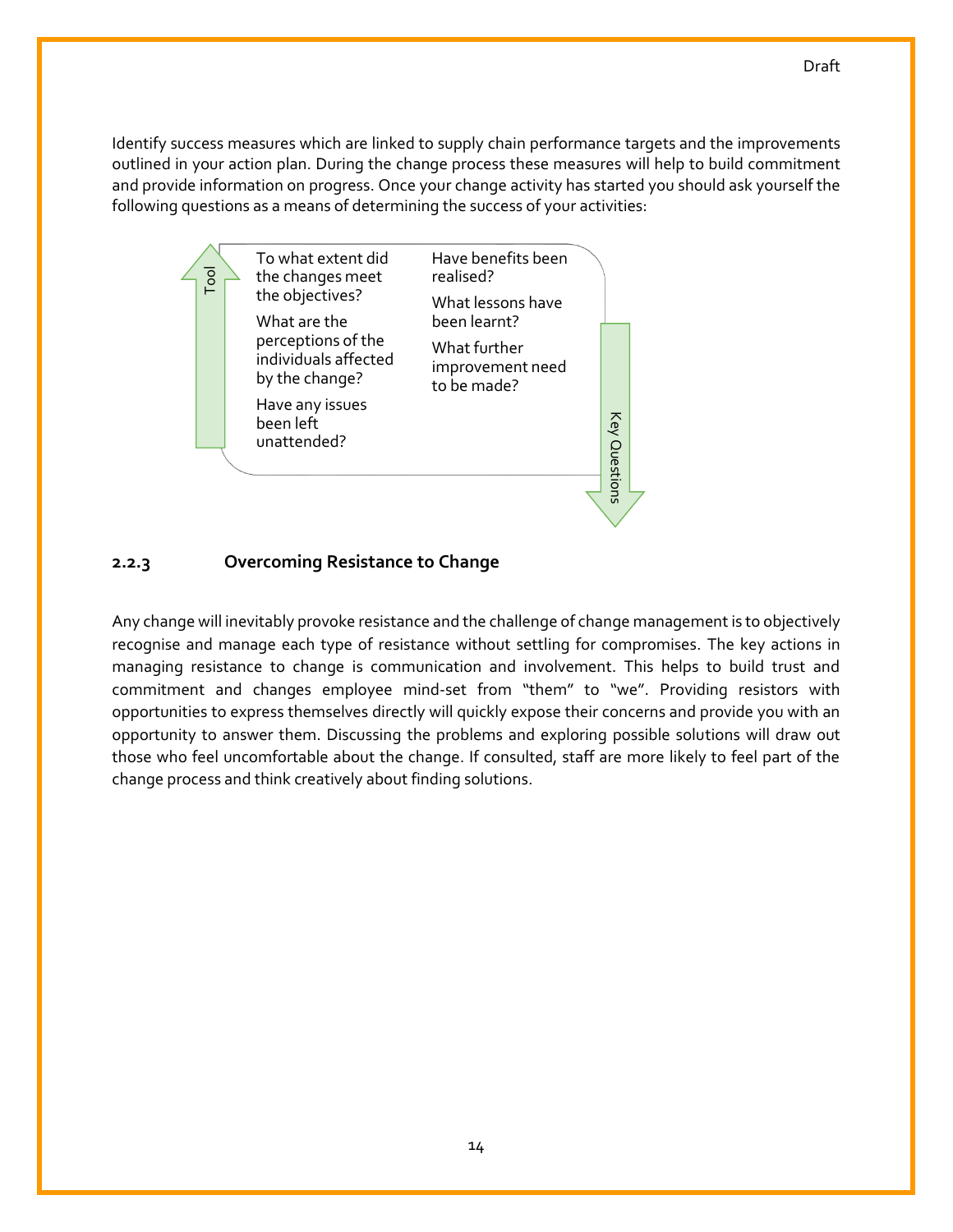



#### **Source: The Kubler-Ross Change Curve**

The following methods may be used to minimize and overcome resistance.

Source: Harvard Business Review.

# Overcoming Resistance



Educating people before the change not only lessens resistance but also reduces unnecessary stress. You must communicate your ideas so<br>that people understand the need for, and see the logic of, the proposed change. Too often resistance to change is based upon inadequate or inaccurate communication.

Having identified the people you expect to resist your planned change, you can gain comitment by involving them in aspects of the design and implementation of change.

Should change mean change in skills, training must be arranged at an early stage. Changes in working practice will require support and you may need to be available to listen and give emotional support.

Resistance may be reduced by offering incentives; it might be possible, for instance, to rearrange working hours or introduce flexitime. Senior management may need to be consulted if financial incentives are considered.

The resistance of a key individual may be overcome by giving him or her a desirable role in the design or implementation of change, with clear responsibility and status attached: i.e. they may be co-opted into your confidence.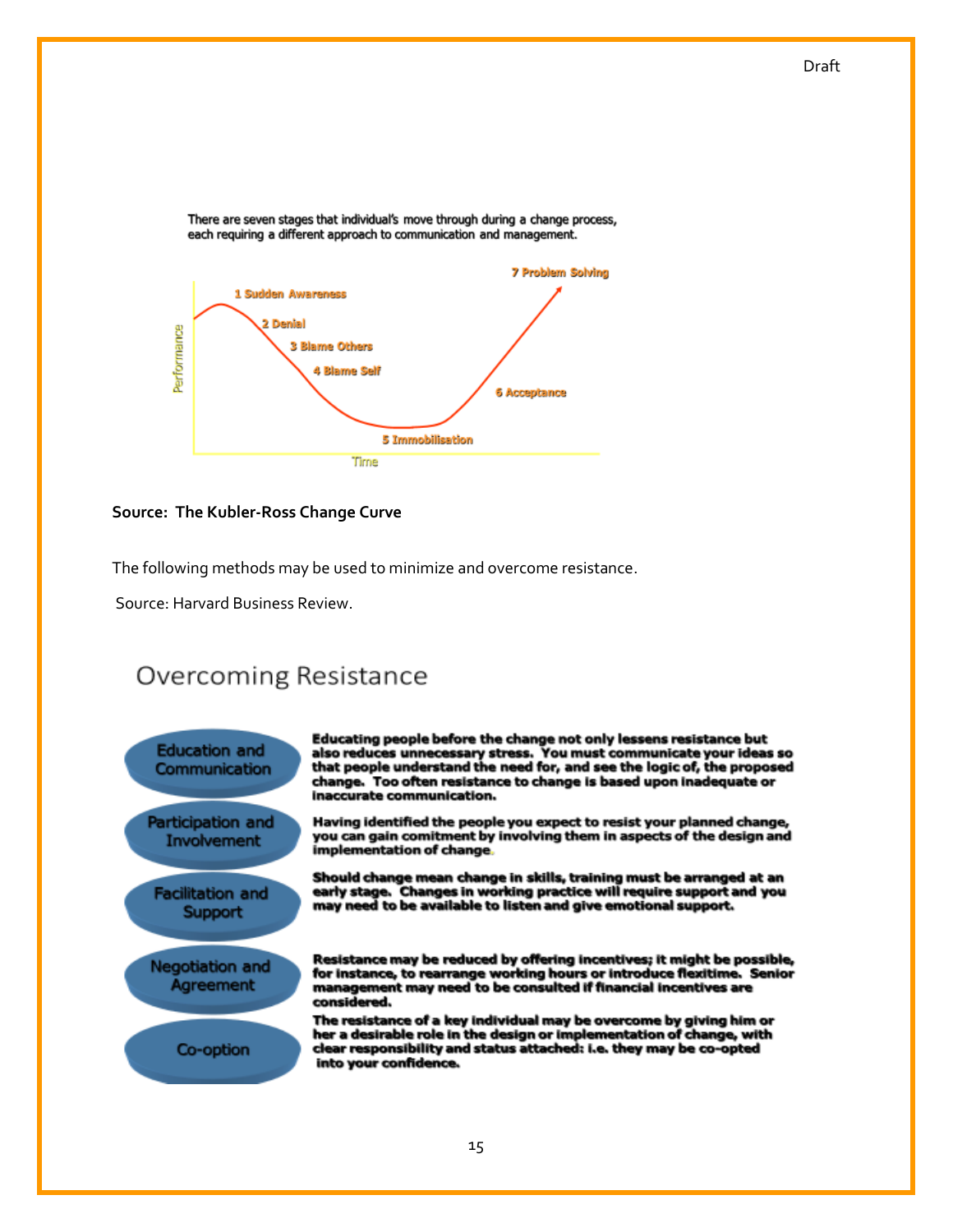#### **CASE STUDY - Resistance to Organizational Change: Oti Yeboah Complex Limited, Ghana**

**Rosemond Boohene and Asamoah Appiah Williams - School of Business, University of Cape Coast, Cape Coast, Ghana**

#### **Reproduced in the International Business and Management Vol. 4, No. 1, 2012, pp. 135-145**

**Oti-Yeboah Complex Limited (OYCL) is situated in Sunyani, Ghana. From 1986 to 2008, it was operating sawmill and producing processed wood products for both the foreign and the local markets. It has however diversified its operations in 2008, and now produces plywood only due to the depletion of its forest concessions for raw materials. The Oti-Yeboah Complex Limited (OYCL) was selected because the company had embarked on a change process from 2008 – 2010, thus, changing from sawmilling to plywood production. This kind of change affected the strategy, the structure, the culture, the technology, and the work processes of the organization, which eventually brought about employees resisting the change because of certain new roles, redundancy and responsibilities. This led to a series of employee's strikes, boycott and lockouts because of fear of the unknown and possible loss of job. The consequence was production stoppages and paying labour for no job done.** 

**Resistance to organizational change is seen as one of the impediments to organizational expansion and growth due to its negative repercussions. This study therefore sought to investigate the factors that influence resistance to organizational change at Oti-Yeboah Complex Limited. The study was conducted by using data collected from four major stakeholders (direct workers, security, supervisors and management) of Oti-Yeboah Complex Limited. The two data collection instruments used were structured questionnaires, and face-to-face interviews. The results indicated that less employee participation in decision making and lack of trust in management contributed highly to resistance at Oti-Yeboah Complex Limited. In addition, factors such as lack of motivation, poor channels of communication, and information exchange also contributed to resistance. The study suggests that management should encourage employee participation in decision making, build confidence, accept constructive criticism, be transparent and communicate clearly the need for change to employees.**

**From the results and discussion, it is clear that organizations must take steps to develop and maintain a level of communication that engenders trust in management and reduces the level of resistance to change. The establishment of open and free channels of communication would allow for the dissemination of information and the return of valuable feedback. In addition, management should carefully consider any actions that are perceived to be resistant towards the proposed change initiative, because the actions may well be grounded in the reality that the change initiative is wrong from the initial stage, or is flawed in some way. However, management should not assume that it has crafted the perfect change initiative just because there is no overt resistance to the change initiative.**

**Based on the findings, it is suggested that it would be prudent or more appropriate for change managers to choose a participative change approach. Power strategies or authoritarianism cannot enforce compliance, but evoke resistance. Allowing individuals to participate in the change process would be a critical ingredient to the success of change. Utilizing the strategy of employee involvement not only enhances two-way communication within the organization, but sends a clear message to employees that they are valued and that the organization trusts them enough to be included in the decision-making process.**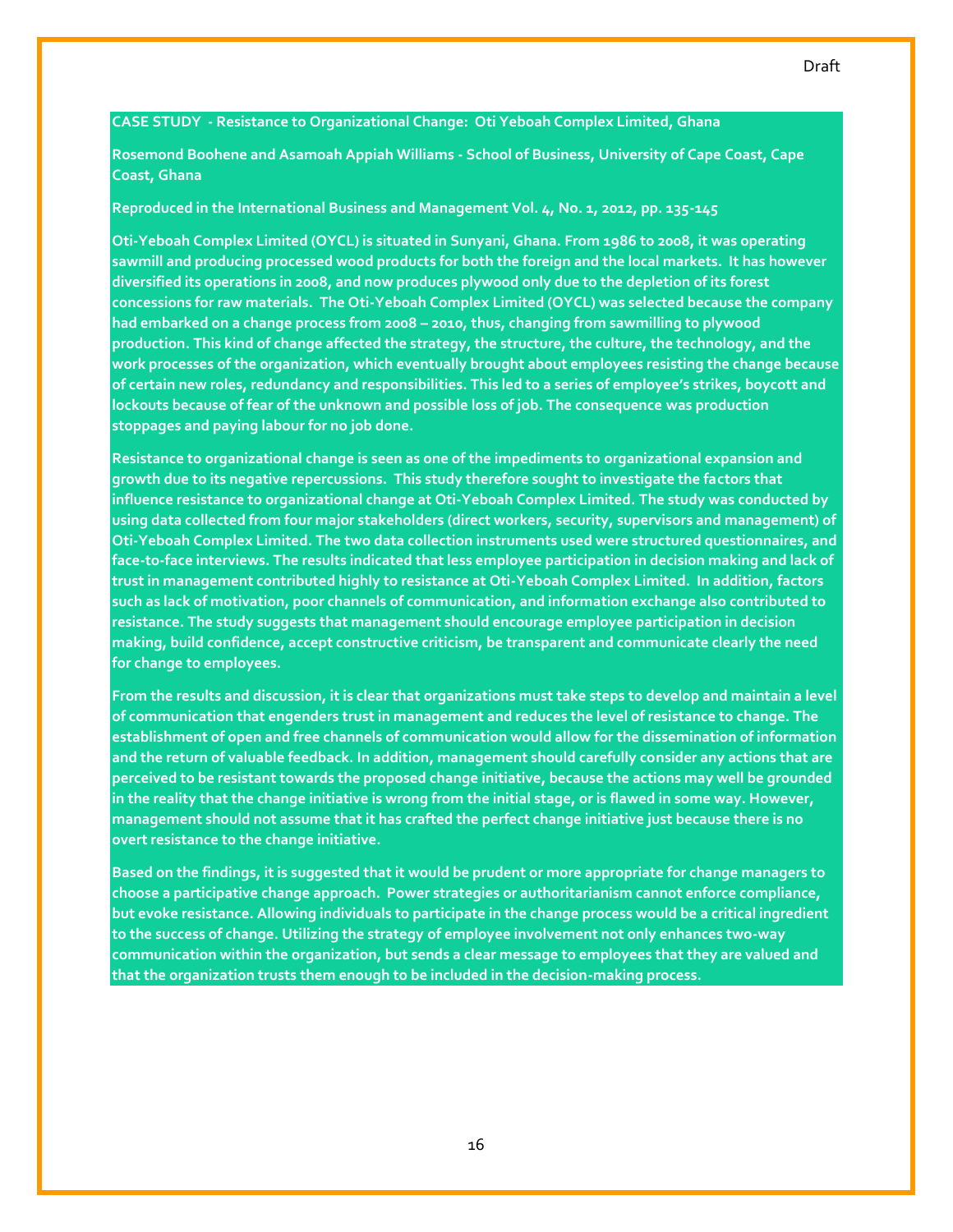#### Draft

### <span id="page-16-0"></span>**2.3 Tools and Resources**

- A. Internal Communication and Change
- B. How to Facilitate a Team Briefing

## <span id="page-16-1"></span>**2.4 Further Reading and References**

KUBLER -ROSS, E (1969). *On Death and Dying: What the Dying Have to Teach Doctors, Nurses, Clergy and Their Own Families*

HARVARD BUSINESS REVIEW. (1969). *Overcoming Resistance to Change.* <https://hbr.org/2008/07/choosing-strategies-for-change>

ROSEMOND BOOHENE and ASAMOAH APPIAH WILLIAMS, (2012) - School of Business, University of Cape Coast. <http://www.cscanada.net/index.php/ibm/article/view/j.ibm.1923842820120401.1040>

## Phase Three – Implement

#### <span id="page-16-3"></span><span id="page-16-2"></span>**3.1 Definition**

The 'implement' phase is where you put your action plan into practice to realise the vision. During this phase your team will be trying out the new behaviours and ways of working or embedding the new systems and procedures. Providing training and learning opportunities, motivating employees and celebrating successes are key activities during this phase. In addition to seeking alignment with your organization's HR systems and processes to ensure that the change is sustainable.

#### <span id="page-16-4"></span>**3.2 Principles and Process**

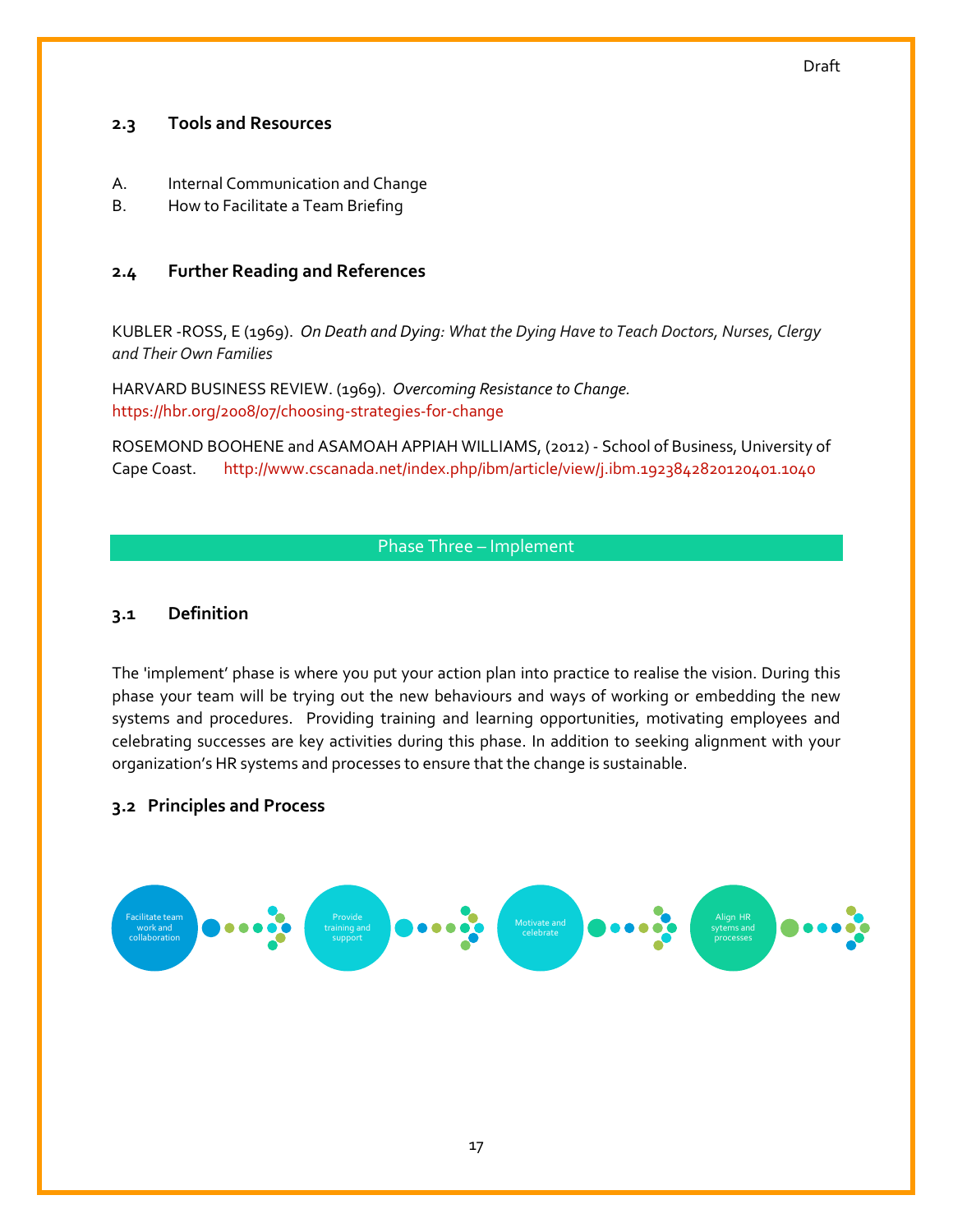# <span id="page-17-0"></span>**3.2.1 Facilitate Team Work and Collaboration**

In order for the culture to change in an organization, individuals must be willing to act in a different way and consistently maintain that behaviour. This can be achieved through team work and the development of team skills. You will play a key role by creating and facilitating opportunities for employees to demonstrate the new behaviours in addition to setting up work teams to plan the implementation of new systems and procedures.

Team based working practices will allow for greater inclusion of employees, sharing of knowledge, reduction of duplication of work and processes, and most of all, greater empowerment and greater job satisfaction.

You can begin embedding the culture and systems through day to day conversations, meetings and supportive supervision sessions. Developing a new culture and implementing new systems and processes takes extra time. The time to meet and discuss improvements needs to be included in your work plans.

An example of an initial discussion on the embedding the new behaviours is shown below:



Where the activity relates to the introduction of new systems and procedures, a similar format can be used to generate discussion about the changes and what it will mean for the team and the individuals.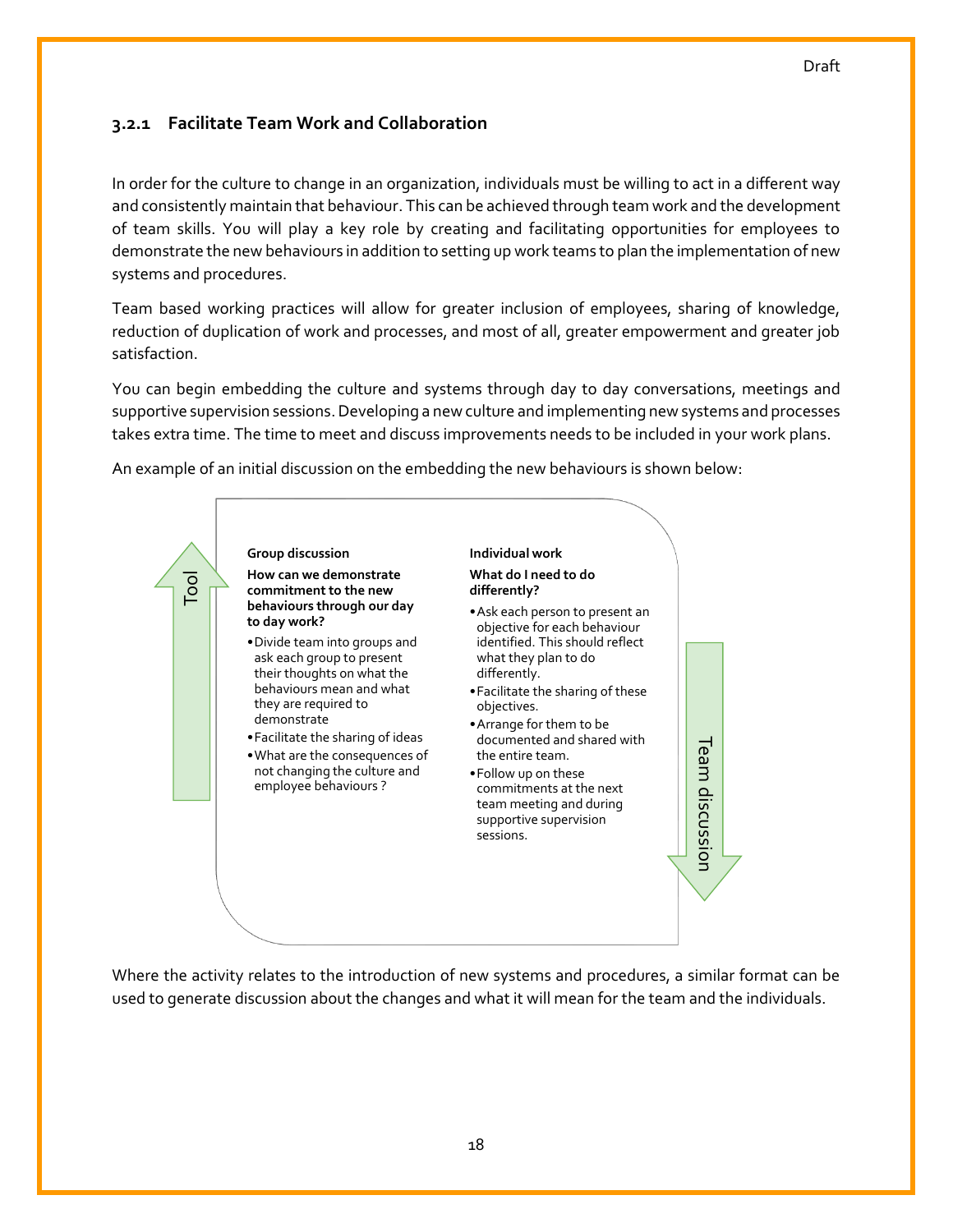#### **CASE STUDY – Team Working: Blue Circle Cement**

**Blue Circle Cement is the UK's largest cement producer and was affected by a steep decline in revenue as result of lower priced imports. The company desperately needed to improve its competitiveness.** 

**The company decided to embark on a programme of changes which from a human resources perspective involved a radical overhaul of working practices, reward systems and company culture. Morale was poor and conflict was common. Management and employee relationships were characterised by low levels of trust and an adversarial "them and us", "win/lose" culture. All change was therefore regarded with intense suspicion and involved much bargaining.** 

**The programme enabled management- employee relations at the works to move from a "them and us" adversarial culture to one of greater employee involvement and shared goals: a "win/win" situation. The company created a shared vision for the future based on a highly skilled and flexible workforce, working as an integrated team which, together with the new technology, would be able to compete with the international market.**

**A new team working approach was developed and the ability of everyone to work together and have mutual respect was considered essential to the development of the new culture. This involved a considerable resource implication in terms of developing teamwork skills through training, including the training of team leaders.**

**In order to facilitate the changes team training was essential and involved a series of team building workshops which became a key element of the change process. During the workshop, an important part of the manager's job was to relax the team and ensure that they became involved in the training experience. Because many employees were unused to the processes of teamwork, it was necessary to encourage and develop participatory and co-operative approaches. Team members were asked to list all their concerns about the new culture and organizational changes and all the concerns were displayed until the end of the workshop.**

**In addition to the team workshops, employees were expected to carry out a skills training programme. Everyone had to learn at least four new skills and initial training involved between four and six weeks for each employee**.

The following links provide a range of exercises to facilitate team discussion and the development of individual action plans.

Team Facilitation

[https://onedrive.live.com/redir?page=view&resid=5E8E29EC753C46DA!3371&authkey=!AM0h-](https://onedrive.live.com/redir?page=view&resid=5E8E29EC753C46DA!3371&authkey=!AM0h-9R00EswoLc)[9R00EswoLc](https://onedrive.live.com/redir?page=view&resid=5E8E29EC753C46DA!3371&authkey=!AM0h-9R00EswoLc)

Team Activities and Workshop Guidelines

[https://onedrive.live.com/redir?page=view&resid=5E8E29EC753C46DA!3373&authkey=!AF\\_qnqO4zNF](https://onedrive.live.com/redir?page=view&resid=5E8E29EC753C46DA!3373&authkey=!AF_qnqO4zNFuNL4) [uNL4](https://onedrive.live.com/redir?page=view&resid=5E8E29EC753C46DA!3373&authkey=!AF_qnqO4zNFuNL4)

#### Draft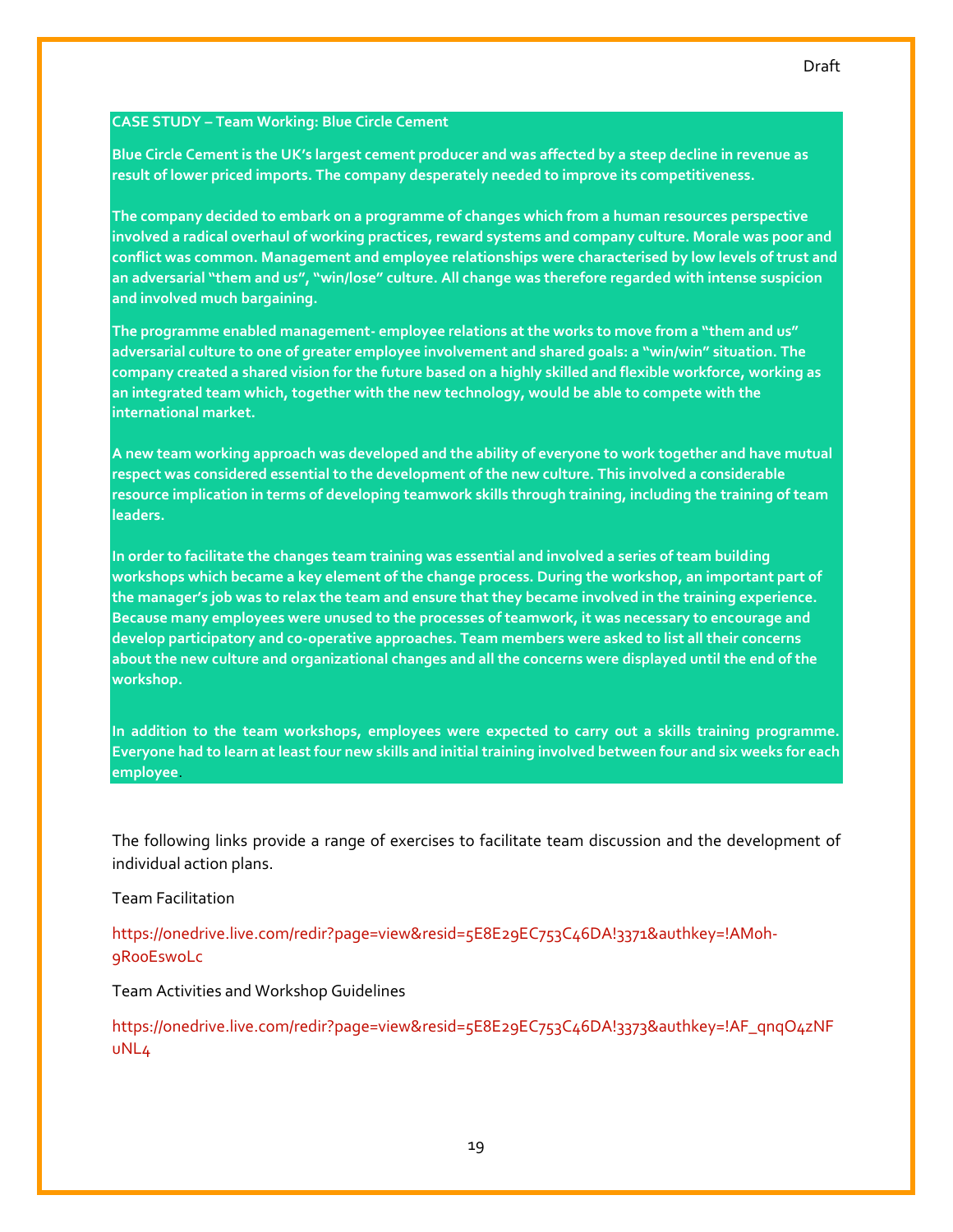Most of the activities can be facilitated during meetings and can be tailored based on the time that you have available. It is critical that the discussions take place on the regular basis and follow up action taken to embed the new ways of working.

#### **CASE STUDY - The Diageo Way of Brand Building (DWBB), Facilitated Learning Event**

**Diageo is a multinational alcohol beverages company and is the world's largest producer of spirits and a major producer of beers and wines. The DWBB process began in 1999 as a major initiative to achieve world best practice in marketing for Diageo, following the merger of Guinness and Grand Metropolitan.**

**The objectives were: To shift from a finance driven to a consumer-led organization To develop Diageowide brand-building processes that would deliver profitable organic growth Efficiency and effectiveness through a common marketing process and language.**

**DWBB brought together some of the best senior practitioners from UDV, Pillsbury, Burger King and Guinness who selected the top marketing processes for a common, Diageo-wide marketing toolkit. A team created "Learning Guides" containing the toolkit for each process. Although user-friendly and beautifully produced it became clear that moving the organization from a preoccupation with finance to being both bottom-line driven and consumer led would require a real culture change. To be successful DWBB would need to involve everyone in Diageo using the same new tools - and using them consistently well.** 

**The team worked on a plan on how to embed the common processes across the Company and recommended a learning event for all staff in the marketing function which would: pull together the existing processes into one give people time and space to focus more clearly on the processes energise people deliver the essential learning within a four- day event develop the behaviours necessary to make the DWBB processes work.**

**The aims of the learning events were: To energise teams so they could lead the new ways of working to create growth To practise the core Diageo Way of Brand Building processes and inspire people to use them To stimulate further development of skills and behaviours needed to make DWBB happen.**

**The learning events were designed around four principles: The practical application of knowledge to the brands The need for "discovery", not "telling" - people learning what works experientially The importance of linking technical skill with the development of behavioural skill People learning from each other.**

**The Diageo Way of Brand Building has been a sustained and resounding success across the whole organization due to the learning event. It enabled a switch from the implementation of in-depth theory and processes to real skill development and culture change.**

### <span id="page-19-0"></span>**3.2.2 Provide Training and Support**

Supporting your team during the change process means providing one to one support to employees particular for those individuals who are resistant to the proposed changes. Being available to listen, coach and provide guidance is a key part of your role.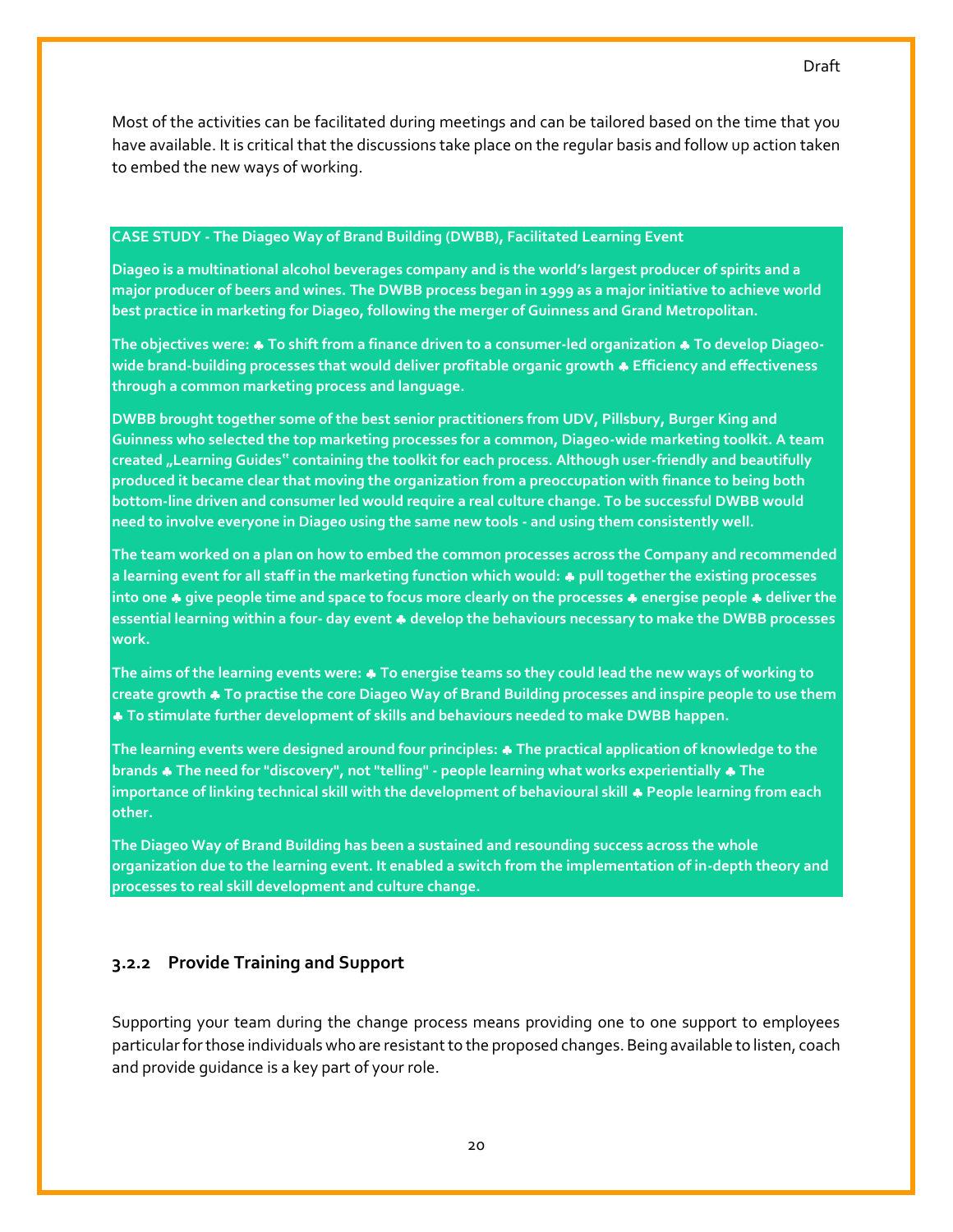Where new procedures and systems have been introduced providing training to assist employees to develop the knowledge and skills to perform is necessary. Developing a training schedule as part of your action plan will assist in ensuring that employees feel equipped during the implementation phase and once the changes have been embedded. With a clear link to supply chain competencies the training plan should address the following questions:

- Knowledge -What do employees need to know?
- Skill What do they need to do?
- Attitude How do they feel?

#### **CASE STUDY – Supply Chain Management Training Road Map for Liberia – 2015: People that Deliver**

**To adequately perform their functions, health supply chain managers require proper training, qualifications, and capacity to design and manage publicly and privately owned supply chains that improve the performance of health systems. Currently, few training opportunities for health logistics exist, particularly in Sub-Saharan Africa where problems abound. As a result of inadequate training and the lack of standardization of practice, major problems exist in the introduction of new health interventions. Some of these challenges include storage and handling capacity. In Liberia, these challenges have been exacerbated by the Ebola outbreak.**

**Even though the health system weaknesses are multifold; inadequately trained staff is chief among the challenges in Liberia. Currently, most supply chain management (SCM) functions in the country are performed by untrained staff. The absence of professional health supply chain managers means that pharmacists, nurses, and other healthcare professionals often perform logistics functions. However, these individuals often have little specific training in logistics and are usually needed elsewhere in the health system.** 

**By developing a road map for SCM training, it provides a coordinated platform to engage donors and develop human resource capacity for supply chain. With regard to the process, the road map development method has shown that the training of supply chain cadres in Liberia has not been a priority to the country.** 

**The road map also aims to train supply chain pharmacists and professionals to apply a business mind-set to their area of work to include:**

- **emergency response in training modules**
- **communication skills, computing, and report writing skills in the pharmacy curriculum.**

| <b>Example of Workforce Development Plan</b>                                                                                                           |                                                                                                                                                                                                                                                                                                                                                                                                       |                                                                                                      |                                                                              |  |  |  |  |  |
|--------------------------------------------------------------------------------------------------------------------------------------------------------|-------------------------------------------------------------------------------------------------------------------------------------------------------------------------------------------------------------------------------------------------------------------------------------------------------------------------------------------------------------------------------------------------------|------------------------------------------------------------------------------------------------------|------------------------------------------------------------------------------|--|--|--|--|--|
| <b>Key Activity</b>                                                                                                                                    | Tasks to achieve activity Key organization(s)<br>completion                                                                                                                                                                                                                                                                                                                                           |                                                                                                      | <b>Status</b>                                                                |  |  |  |  |  |
| Workforce development<br>(preservice, in-service,<br>mentoring)<br>a. Pharmacists<br>b. Dispensers<br>c. Nurses<br>d. Community health<br>care workers | <b>Identify resources</b><br>$\bullet$<br>for training<br><b>Identify key</b><br>$\bullet$ .<br>partners to support<br>this activity<br>Adapt/develop<br>$\bullet$<br>training materials<br>and identify staff to<br>conduct the training<br><b>Conduct training of</b><br>$\bullet$ .<br>trainers courses for<br><b>trainers</b><br><b>Conduct training for</b><br>$\bullet$ .<br>healthcare workers | <b>SCMU, Pharmacy</b><br>Division,<br>USAID/DELIVER, PtD,<br>PSA, MSH, UNFPA,<br><b>UNICEF, CHAI</b> | <b>Activity will begin after</b><br>the completion of the<br>strategic plans |  |  |  |  |  |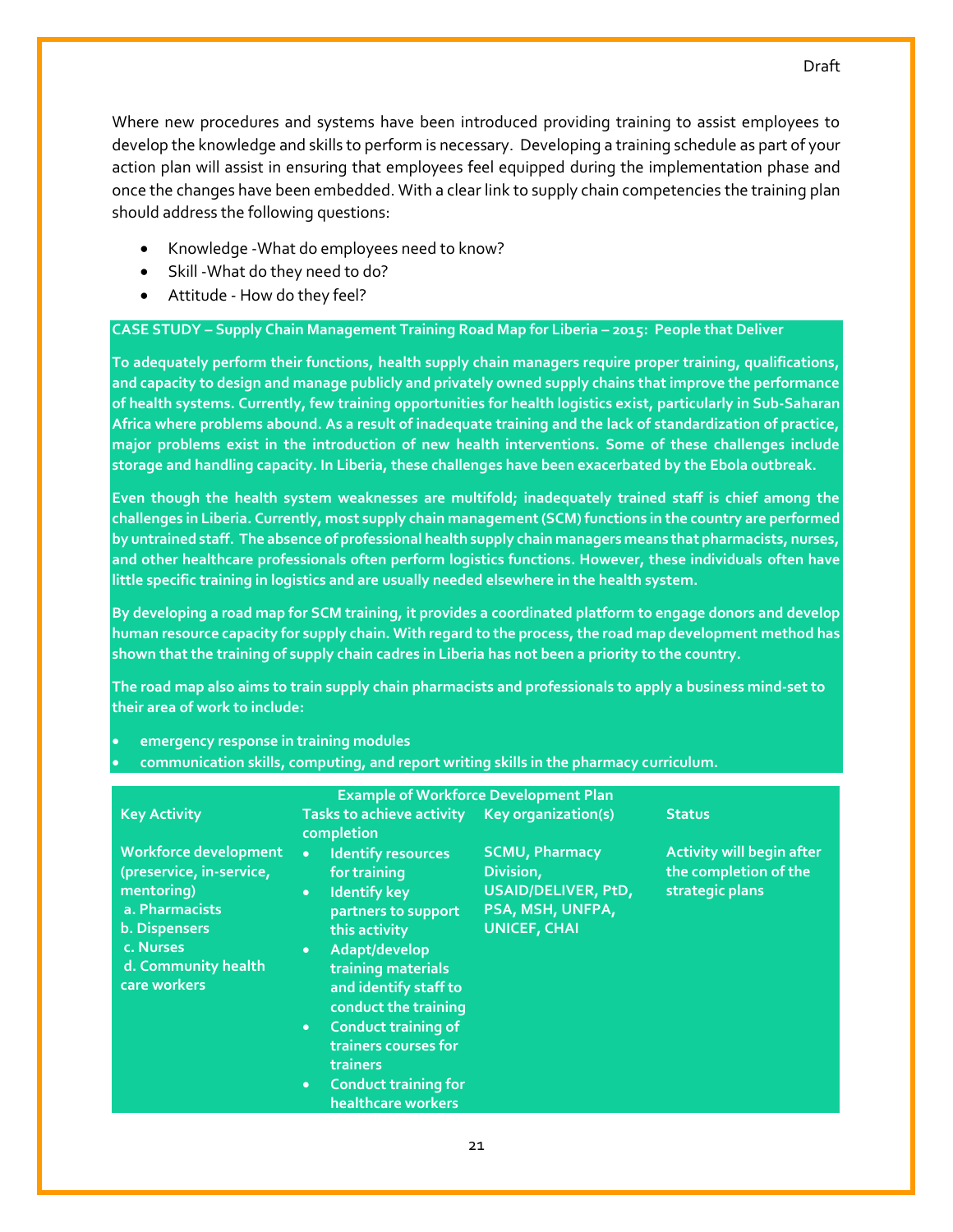## <span id="page-21-0"></span>**3.2.3 Motivate and Celebrate**

Building motivation as your employees experiment with new behaviours and begin using new procedures is critical to the process. You need to keep aware of the motivation levels of your team members and how they are responding to what's going on around them. You can do this by:

- Talking about the changes going on in your team meetings and create an open environment for discussion. Ask team members how they are feeling and encourage honest expression of thoughts and opinions.
- In your supportive supervision sessions with employees ask them how they are feeling about the change.

Providing feedback and recognition when you see changes in behaviours will help to build commitment and confidence. Where your team can see that learning is taking place and where they have worked hard to make the change happen this will help to raise morale.

In addition, the team needs to know that they have achieved what they set out to achieve and as the manager you should think about how accomplishments and positive benefits will be shared and celebrated. This should naturally be part of your communication plan discussed earlier. In contrast, if there are unavoidable delays or if improvements do not go as planned this should be addressed with the team so that adjustments can be made. Questions to ask include:

| Tool | To what<br>extent have<br>we achieved<br>what we set<br>out to do? | To what exent<br>has behaviour<br>changed in line<br>with the<br>vision? |           |  |
|------|--------------------------------------------------------------------|--------------------------------------------------------------------------|-----------|--|
|      | What is our<br>evidence for<br>this?                               | What has<br>happened that<br>we didn't<br>expect?                        | Questions |  |

The following link provides further ideas that can be utilised.

[http://www.qualitydigest.com/inside/quality-insider-article/16-ways-motivate-employees-and](http://www.qualitydigest.com/inside/quality-insider-article/16-ways-motivate-employees-and-celebrate-their-successes.html)[celebrate-their-successes.html#](http://www.qualitydigest.com/inside/quality-insider-article/16-ways-motivate-employees-and-celebrate-their-successes.html)

# <span id="page-21-1"></span>**3.2.4 Aligning HR Systems and Processes**

It is important that the way the wider organization operates is aligned to the new cultural behaviours and systems. Behavioural change requires a fundamental change in the performance management of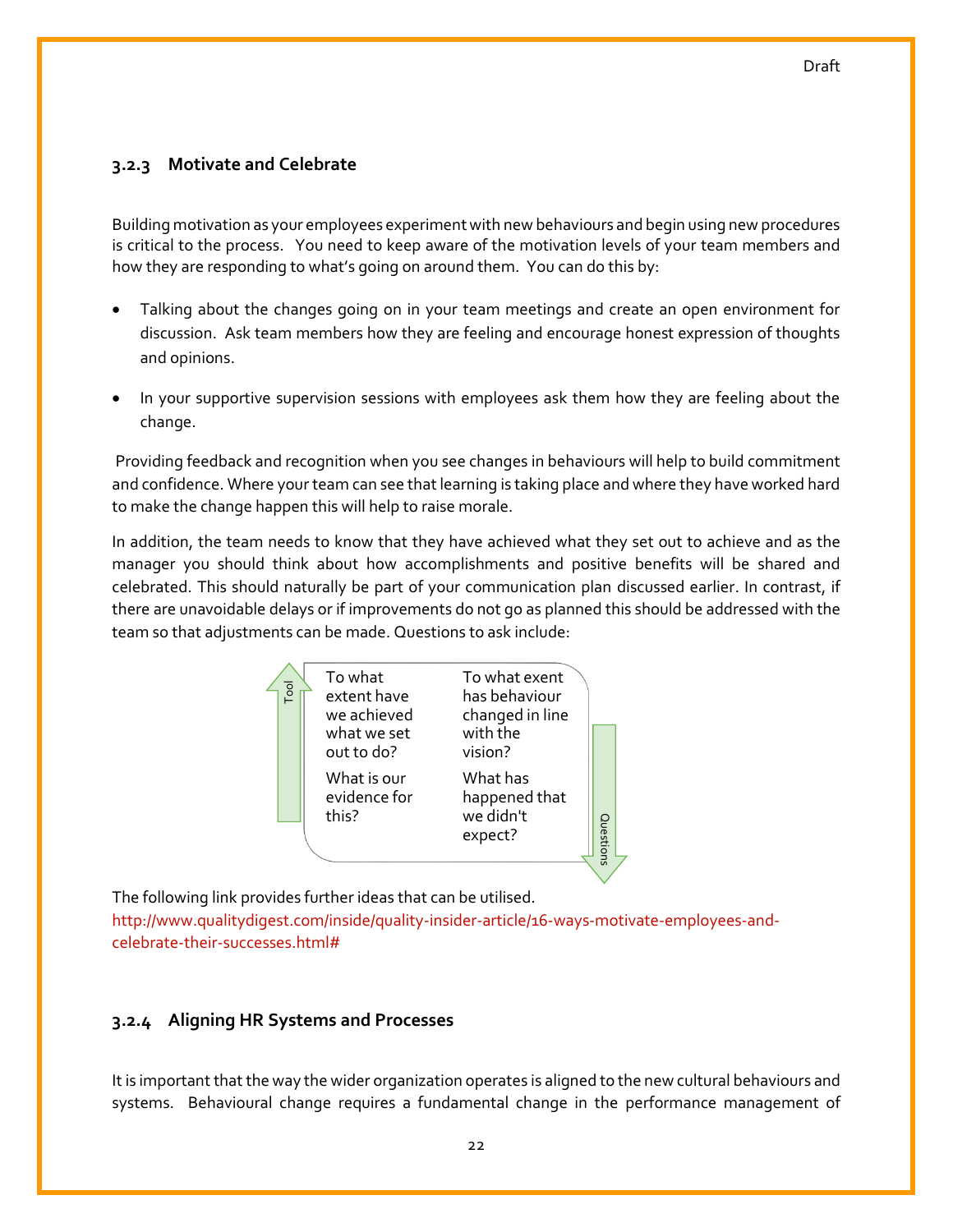employees with a focus on individual competencies and capabilities. Some of the key changes highlighted in the accompanying Performance Management Toolkit include:

- Assessing all roles and employees by competencies and clear objectives
- Rewarding individual performance
- Introducing performance based incentives
- Developing recognition approaches
- Managing underperformance.

You will have a key role to play in influencing senior management and HR function to ensure that the organizational systems and processes support the planned changes. This includes ensuring that the processes for dealing with under performance is followed and that you receive the appropriate support from the HR function. The commitment of senior management is critical and if they show that they are open to the changes employees will be more open to embrace the new behaviours.

## **CASE STUDY - New Ways of Working: East African Regional Organization**

The organization is a regional NGO funded by a range of development agencies and works across East Africa **facilitating economic growth and development through the implementation of country and regional projects. It undertook a review in order to redesign the organizational structure and ensure the successful implementation of future projects.**

**The review highlighted that success in the organization was dependent on owning and managing project budgets and resulted in an organizational mindset which emphasised individual and functional silos, not joint responsibility. This created some competition particularly since ability to spend the project budget was one of the factors which informed the annual pay review. Where inter team collaboration was necessary it was largely dependent on the ability of project managers to make it work.**

The absence of clarity and clear processes to facilitate decision making in these instances resulted in an ad **hoc approach to communication and integration, as well as poor cross functional team work.**

**In order to address these challenges, the organization designed a new matrix structure focusing on joint responsibility for the delivery of projects. This was followed by the development of new ways of working to address some of the cultural dimensions within the organization and emphasise shared responsibility and accountability for the achievement of projects and wider organizational strategic objectives. This shift from viewing the responsibility as purely functional was fundamental to the change process and also required the organization to review its communication and meeting forums.** 

**As part of the change process they identified the key behaviours and skills required of project managers in the new organization and facilitated a number of events where the new ways of working were discussed and agreed. To support and embed the changes, leadership and management development interventions were designed to redress the cultural tendencies. This included learning workshops and individual coaching. The new skills and behaviours were then incorporated into a 360-degree feedback process and the existing performance review process.** 

## <span id="page-22-0"></span>**3.3 Tools and Resources**

A. Hints and Tips for facilitating team activities